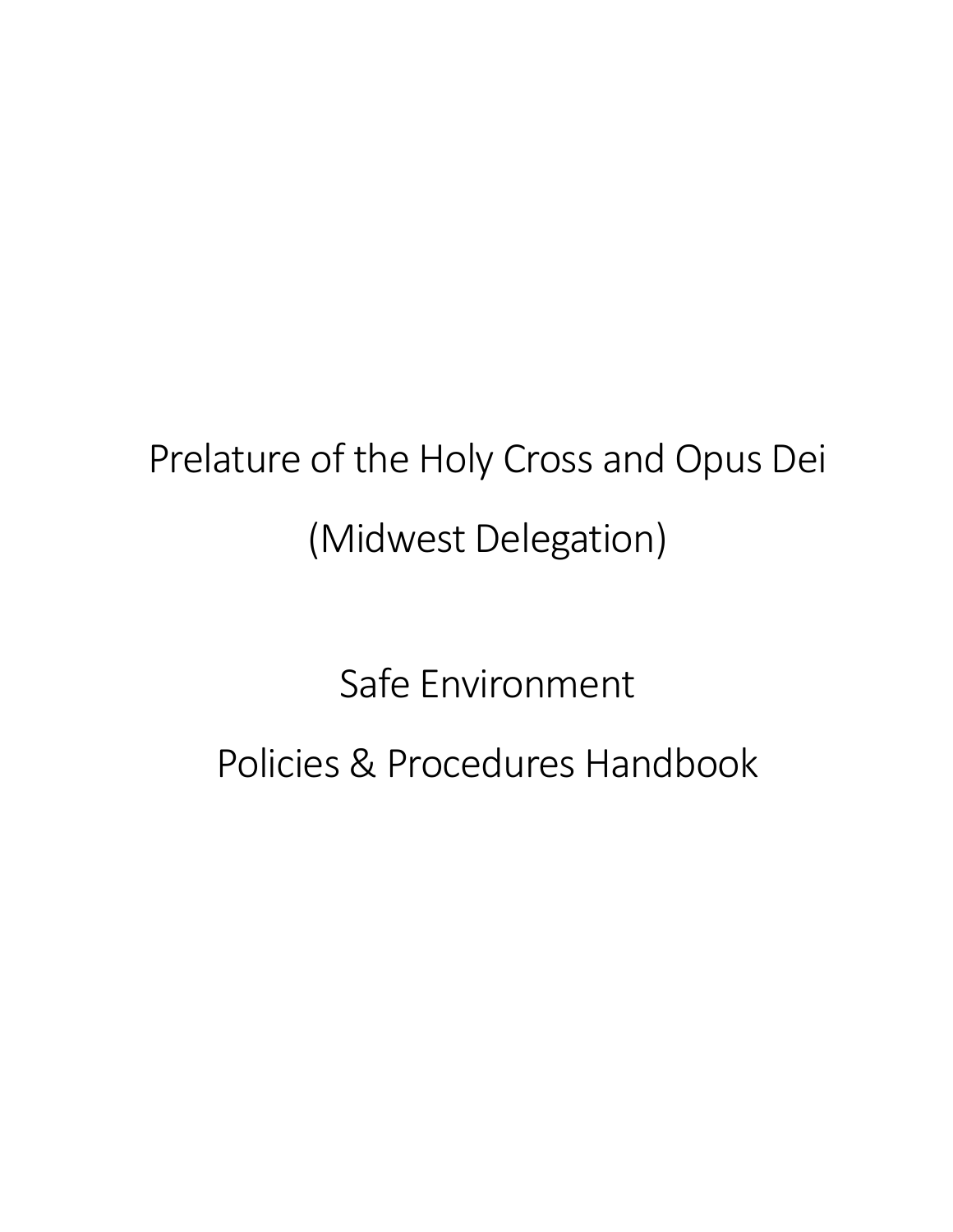Copyright © 2022 Prelature of the Holy Cross and Opus Dei – Midwest Delegation

The Prelature thanks Praesidium for providing the expert guidance that shaped this Safe Environment Policies & Procedures Handbook. Praesidium has more than two decades of research and experience with more than 4,000 youth and vulnerable adult-serving organizations. https://praesidiuminc.com/

Version Date: January 26, 2022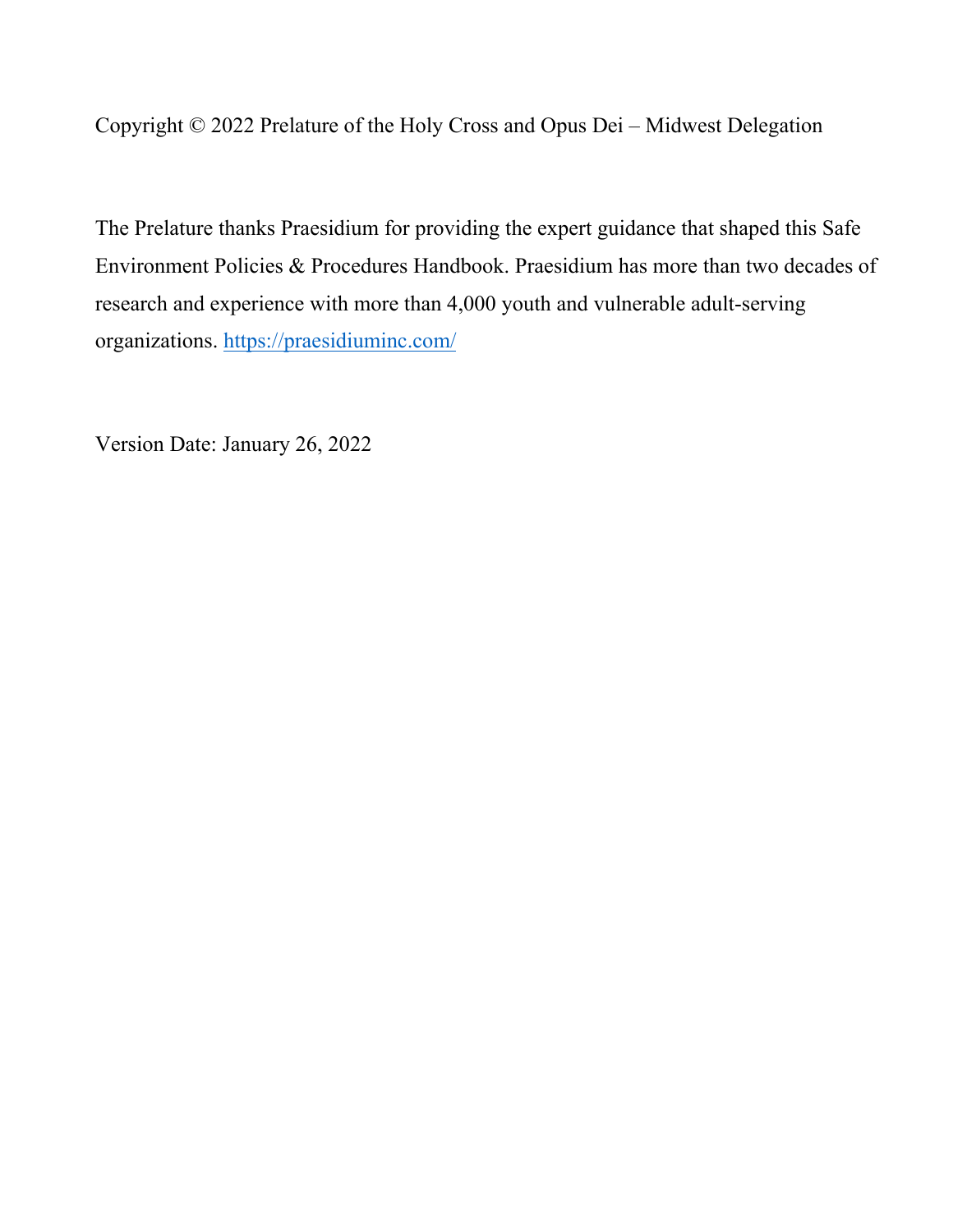#### Contents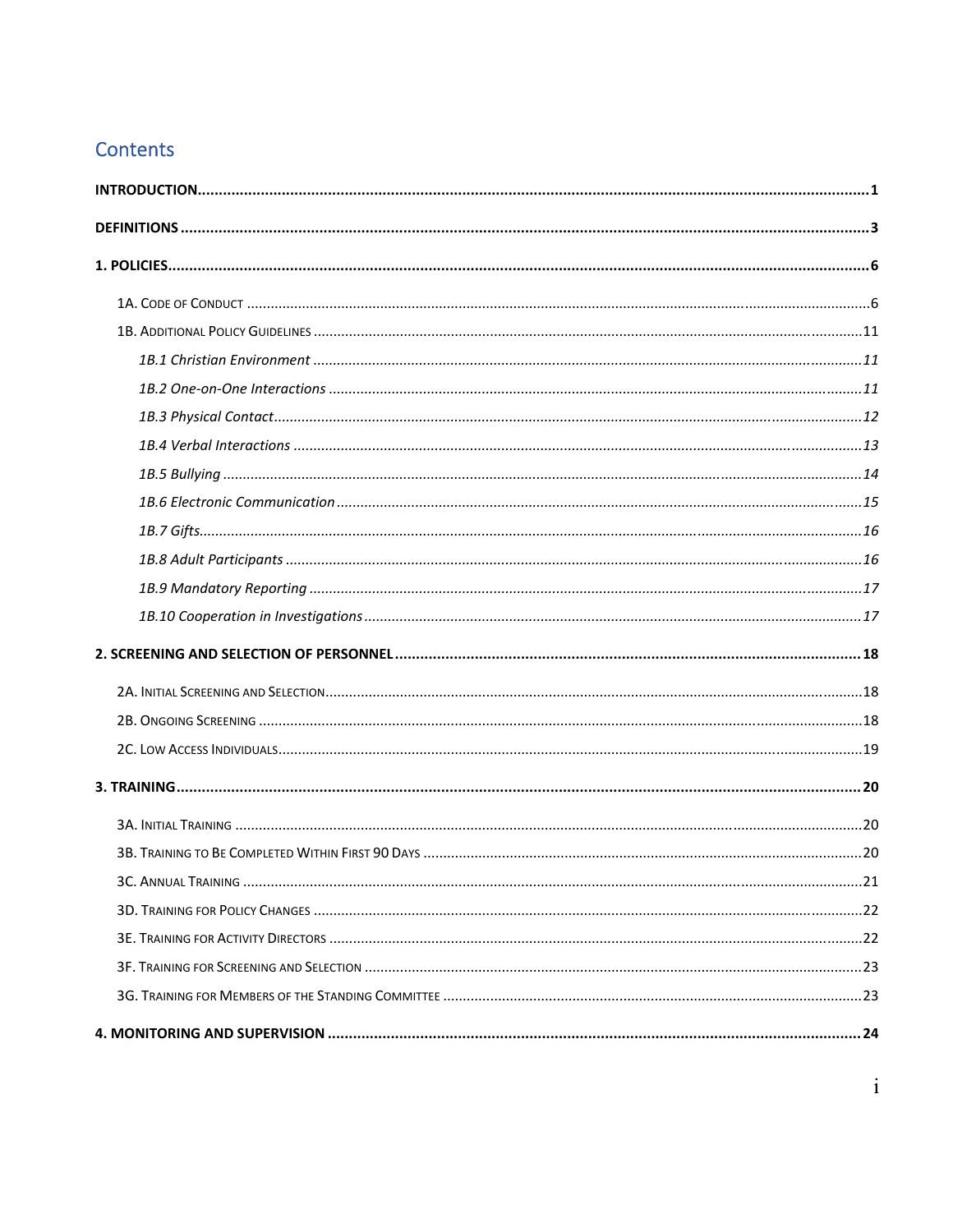| 6. PARTICIPATION OF MINORS AND PARENTS IN THE PRELATURE'S MAINTENANCE OF A SAFE ENVIRONMENT31 |  |
|-----------------------------------------------------------------------------------------------|--|
|                                                                                               |  |
|                                                                                               |  |
|                                                                                               |  |
|                                                                                               |  |
|                                                                                               |  |
|                                                                                               |  |
|                                                                                               |  |
|                                                                                               |  |
|                                                                                               |  |
|                                                                                               |  |
|                                                                                               |  |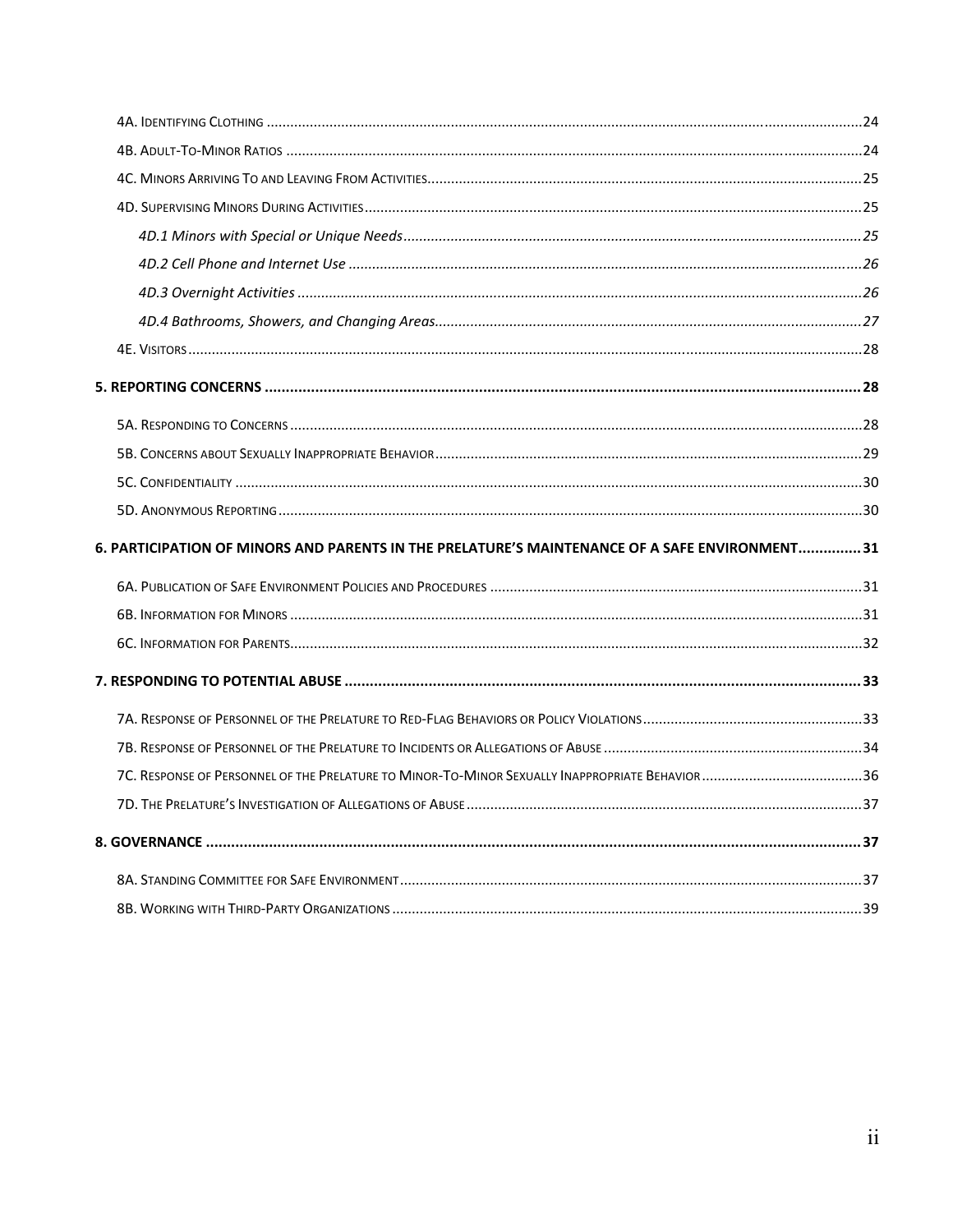## Introduction

The Catholic Church, and as part of it, the Prelature of the Holy Cross and Opus Dei in the United States, considers all sexual abuse of minors to be a grave offense against God. Such abuse does violence to central aspects of our Christian faith and life because it offends God's image in the most vulnerable persons—the object of his predilection—and leaves behind wounds that are very difficult to heal. Crimes of this kind are particularly grievous when they are committed by persons who are committed to helping others follow Jesus Christ and his teachings more closely and hence should be giving faithful witness to God's loving care for his little ones. For these reasons the Church makes every effort to prevent these actions, and, when despite these efforts they do occur, to react against them with rigor, both legally as well as pastorally, since "[t]he effective protection of minors and a commitment to ensure their human and spiritual development, in keeping with the dignity of the human person, are integral parts of the Gospel message that the Church and all members of the faithful are called to spread throughout the world" (*Chirograph of His Holiness Pope Francis for the Institution of a Pontifical Commission for the Protection of Minors*, March 22, 2014).

The measures and procedures contained in this Handbook aim to establish and maintain an environment that manifests awareness of and respect for the rights and needs of minors, and which avoids any risk of exploitation, sexual abuse, and mistreatment in Activities of the Prelature with Minors. More particularly, the goals to be achieved are:

- To prevent all forms of violence, physical or psychological abuse, mistreatment, exploitation, or negligence;
- To promote awareness of and respect for the rights and needs of minors and to ensure adequate training for their protection;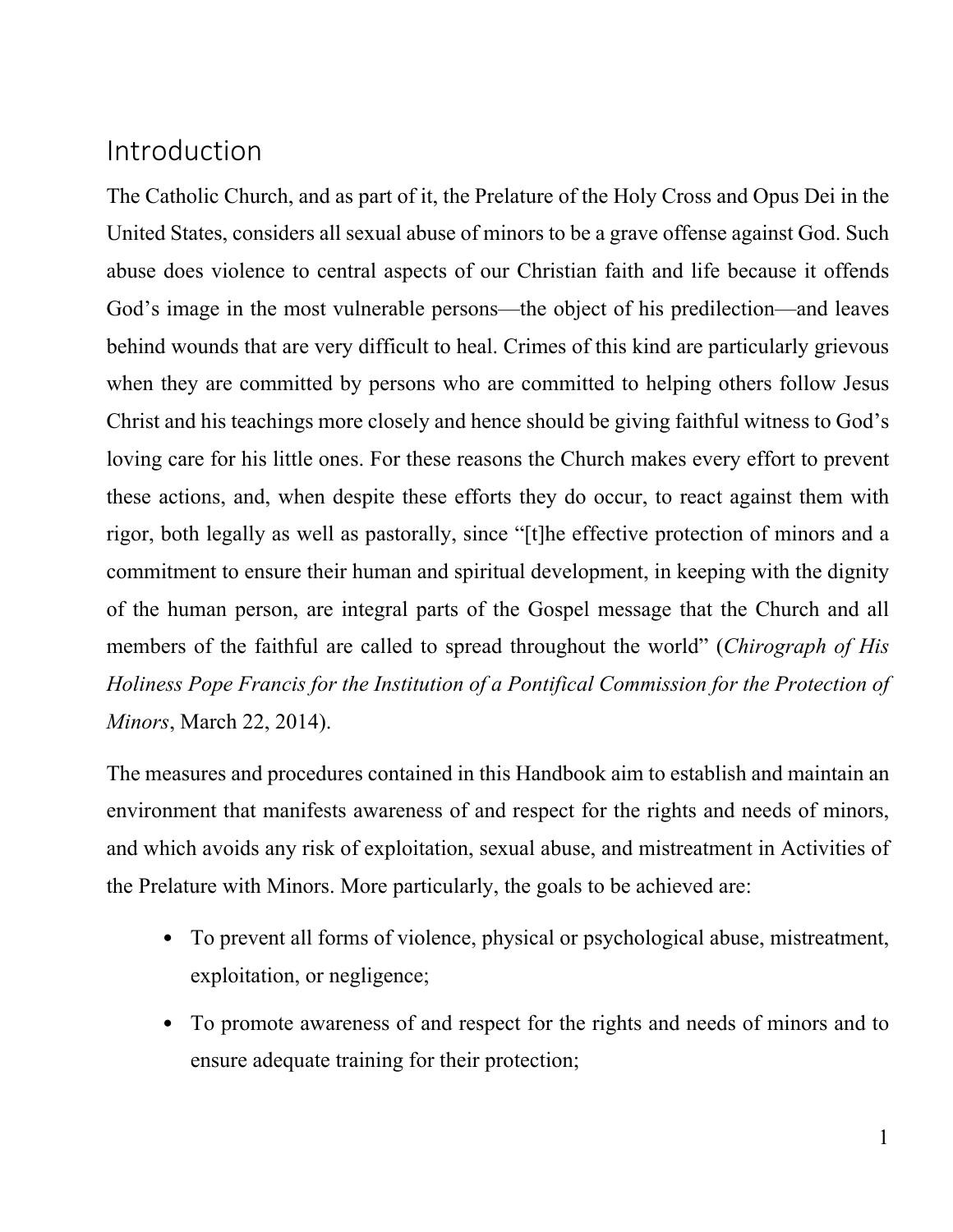- To raise awareness of the obligation to make abuses known to competent authorities and to cooperate with those authorities in preventing and combatting abuses;
- To respond effectively to any abuse or mistreatment against minors that might occur; and
- To offer victims and their families adequate pastoral attention and, to the extent necessary, suitable medical, psychological, and legal assistance.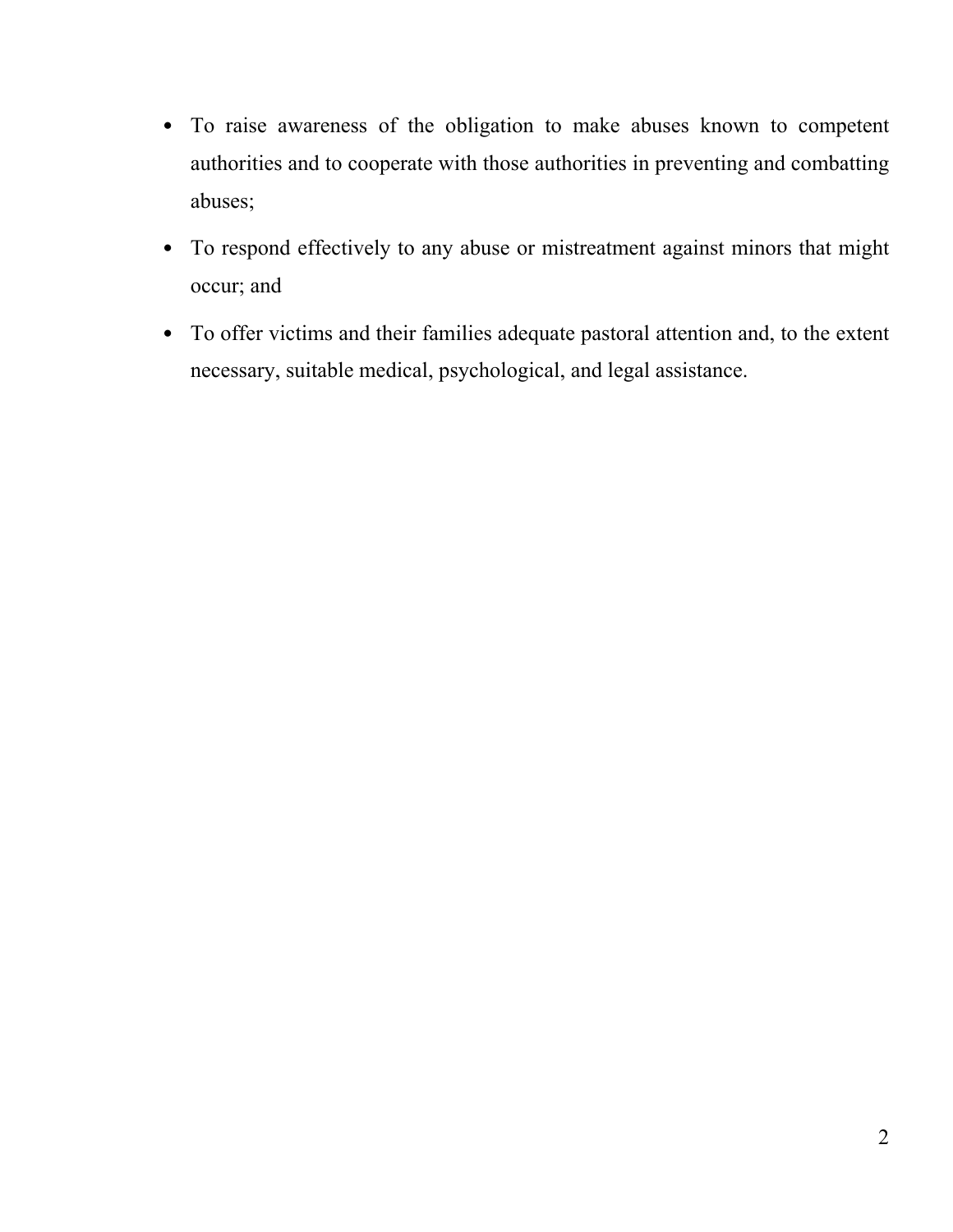## Definitions

The following terms have a specific meaning in this Handbook.

**Prelature of the Holy Cross and Opus Dei**: A global entity within the Roman Catholic Church, governed by a Prelate appointed by the Pope, and with headquarters in Rome, Italy. Unless this entire formal title is used, this Handbook refers specifically and only to the Prelature of Opus Dei – Midwest Delegation ("The Prelature").

**Vicar**: The Prelature is governed by the Vicar for the Midwest Delegation and his councils (one for men and one for women), who have been appointed by the Prelate of the Prelature of the Holy Cross and Opus Dei.

**Safe Environment Coordinator**: Individuals to whom the Vicar has delegated the various duties of Safe Environment Coordinator described in this Handbook. There is also a Safe Environment Assistant Coordinator who will be a woman if the Safe Environment Coordinator is a man, and vice versa. Each will carry out the pertinent functions for their respective section. Wherever the term Safe Environment Coordinator is used it can also be understood to refer to the Safe Environment Assistant Coordinator.

**Victim Response Coordinator**: A person designated by the Vicar to be available to receive allegations of abuse and/or reports of incidents.

**Standing Committee**: The Standing Committees are composed of the Vicar or an individual to whom the Vicar has delegated this function, the relevant Safe Environment Coordinator, and at least one other member of the relevant council of the Vicar. There is a Standing Committee for the women's section of the Prelature and a Standing Committee for the men's section of the Prelature.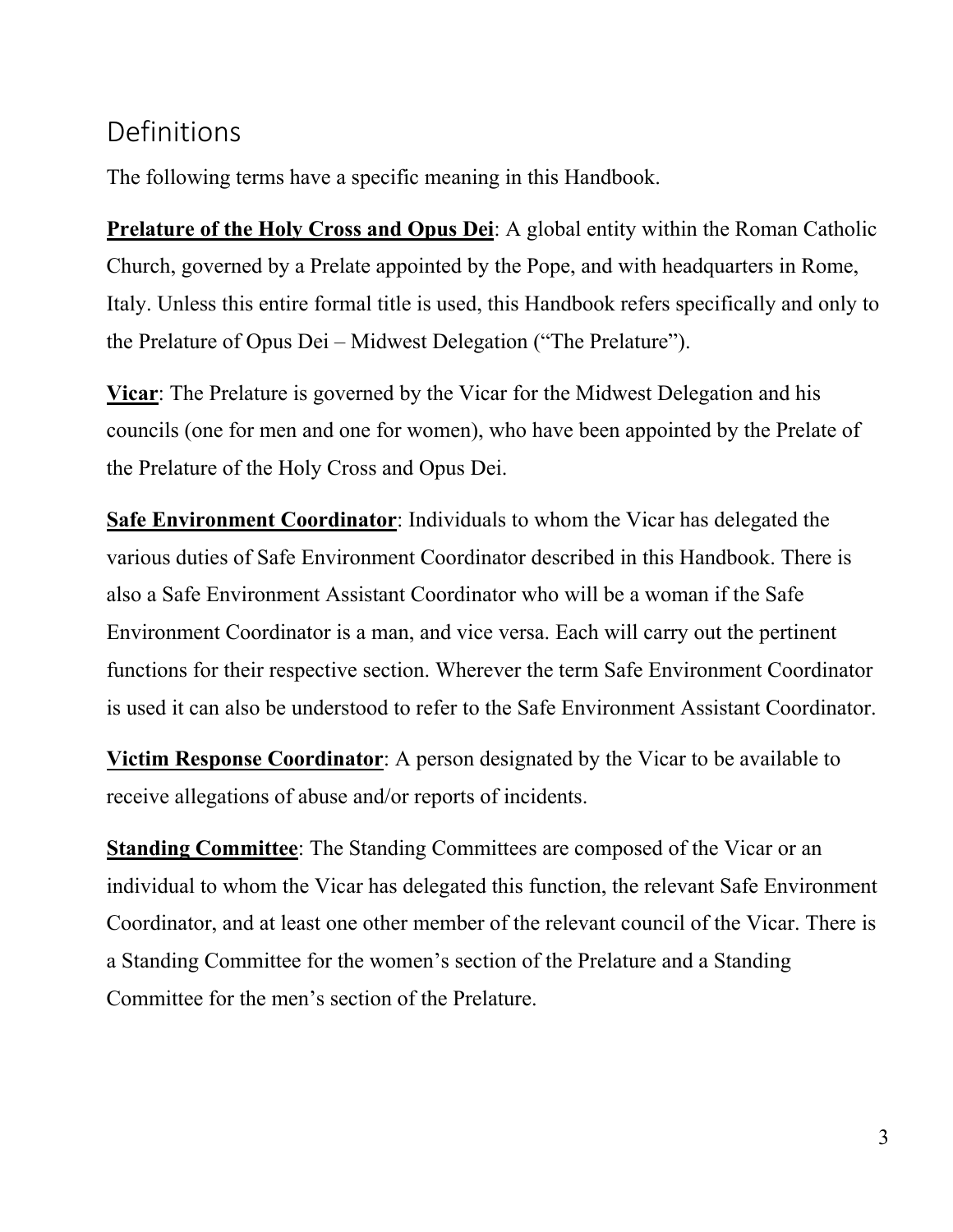**Activities of the Prelature with Minors**: Activities that the Prelature operates and in which minors participate. Activities of the Prelature with Minors may or may not occur at a Third-Party Organization's location. Activities of the Prelature with Minors are limited to: Recollections, Retreats, Spiritual Direction, Mentoring that is primarily about the spiritual life, Sacramental Confession, Circles, classes on Christian doctrine, chapel talks, Meditations, or any liturgical activities presided by a Priest.

**Minor**: Anyone who participates in Activities of the Prelature with Minors and who is less than 18 years old.

**Adult**: Anyone involved in Activities of the Prelature with Minors and who is 18 years old or older.

**Adult Participant**: An Adult who participates in, but does not staff, an Activity of the Prelature in which minors also participate.

**Parent:** The mother, father, or legal guardian of a minor.

**Activity Director**: A lay faithful of the Prelature of the Holy Cross and Opus Dei who, under the Vicar's authority, directs Activities of the Prelature with Minors.

**Personnel of the Prelature**: Adult faithful of the Prelature (lay persons and priests) who, under the Vicar's authority, direct or help operate Activities of the Prelature with Minors. Personnel of the Prelature include Activity Directors and other staff. In the event that a person who is not a faithful of the Prelature helps staff an Activity of the Prelature with Minors, that person will be subject to the same requirements as Personnel of the Prelature.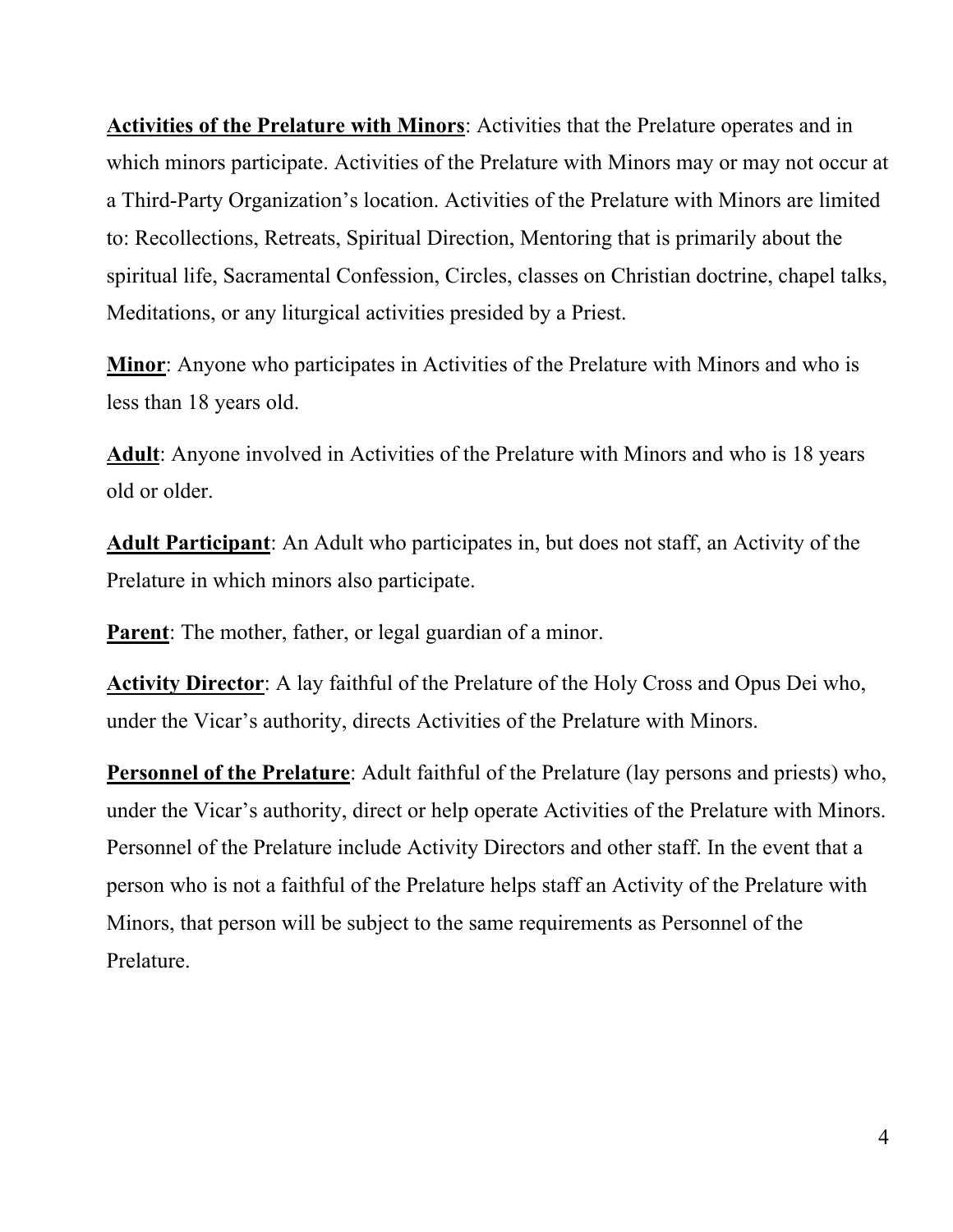**Priest**: A Roman Catholic priest who is incardinated in the Prelature of the Holy Cross and Opus Dei. In the event that a priest who is not incardinated in the Prelature staffs an Activity of the Prelature with Minors, he will be treated equivalently to a Priest who is incardinated in the Prelature.

**Third-Party Organization**: A Third-Party Organization is an entity that has an agreement with the Prelature for the Prelature to provide activities of a religious and spiritual nature for the individuals who participate in the Third-Party Organization's programming.

**Abuse**: Any single act or failure to act (negligence) that causes serious physical or emotional harm to a minor or places the minor in proximate danger of such harm; or any sustained pattern of actions or neglect that causes serious physical or emotional harm to a minor, including actions such as belittling, frightening, insulting, discriminating, namecalling, making a person the butt of jokes, failing to provide adequate food, shelter, medical care, or supervision, etc. "Sexual abuse" includes any external, objectively grave offense against the Sixth Commandment of the Decalogue committed with a minor. For a more detailed description of sexual abuse see Appendix 1 of *Policy and Procedures Relating to Allegations of Abuse of Minors or Vulnerable Adults in Activities of The Prelature of Opus Dei in the United States*.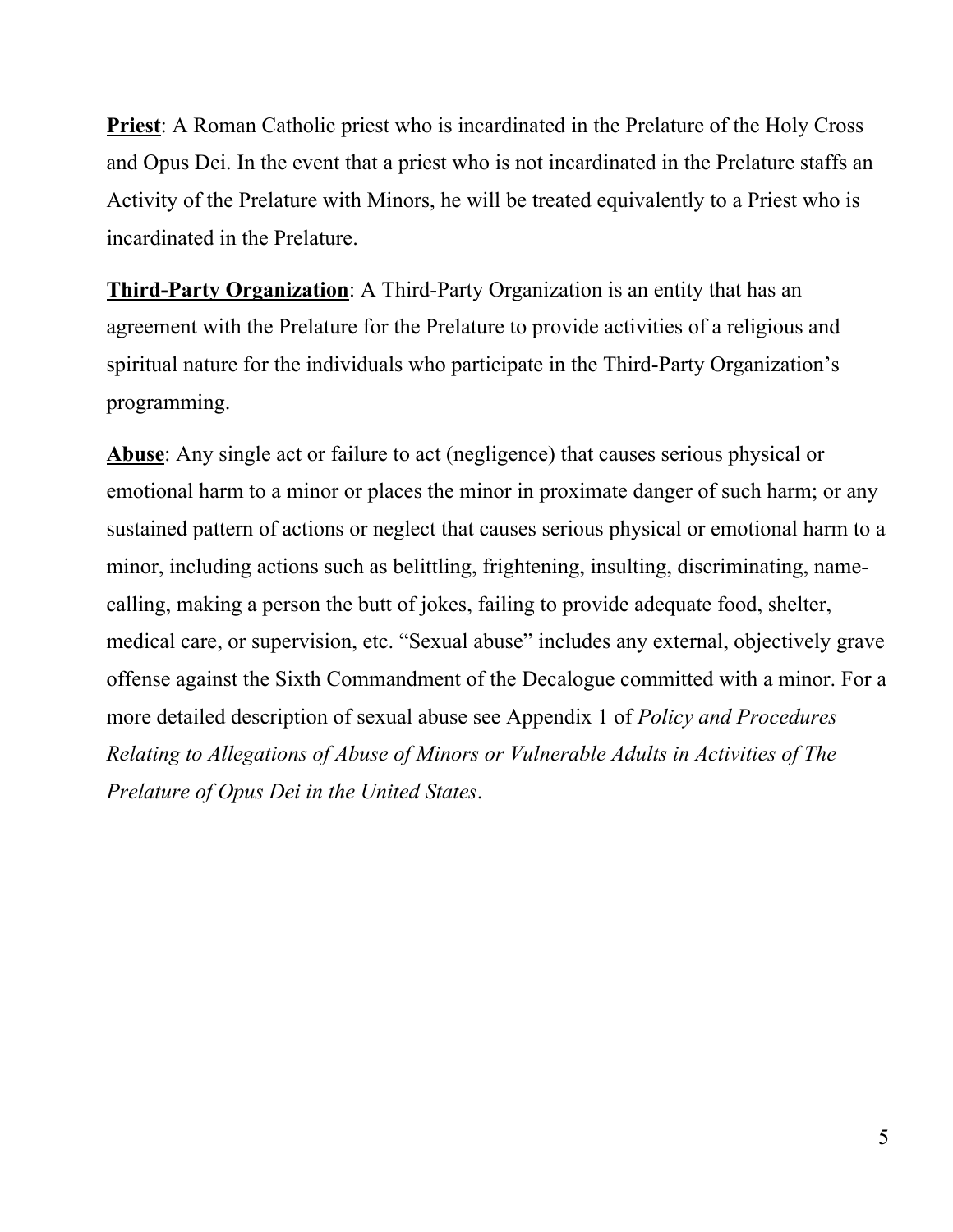## 1. Policies

All policies in this Handbook apply to all Personnel of the Prelature in all Activities of the Prelature with Minors, whether they take place at the premises of a Third-Party Organization or somewhere else.

## 1A. Code of Conduct

Every human being is a child of God. Christian charity should guide all interactions between all individuals in Activities of the Prelature with Minors. Christian charity demands refined speech, refined behavior, and refined respect for other persons and their dignity.

The Prelature has zero tolerance for any abuse of minors who participate in Activities of the Prelature with Minors, perpetrated by any adult or minor in connection with Activities of the Prelature with Minors.

This Code of Conduct applies to all Personnel of the Prelature and Adult Participants in their interactions with minors in Activities of the Prelature with Minors, regardless of whether the interactions occur during or outside a scheduled Activity of the Prelature with Minors.

For clarification about any guideline or about anything not specifically addressed here, speak with the Activity Director.

1. We do not tolerate any abuse of minors in connection with Activities of the Prelature with Minors, whether perpetrated by another minor or an adult. Abuse of a minor will result in disciplinary action, possibly including dismissal or termination from Activities of the Prelature with Minors and the Prelature's cooperation with law enforcement.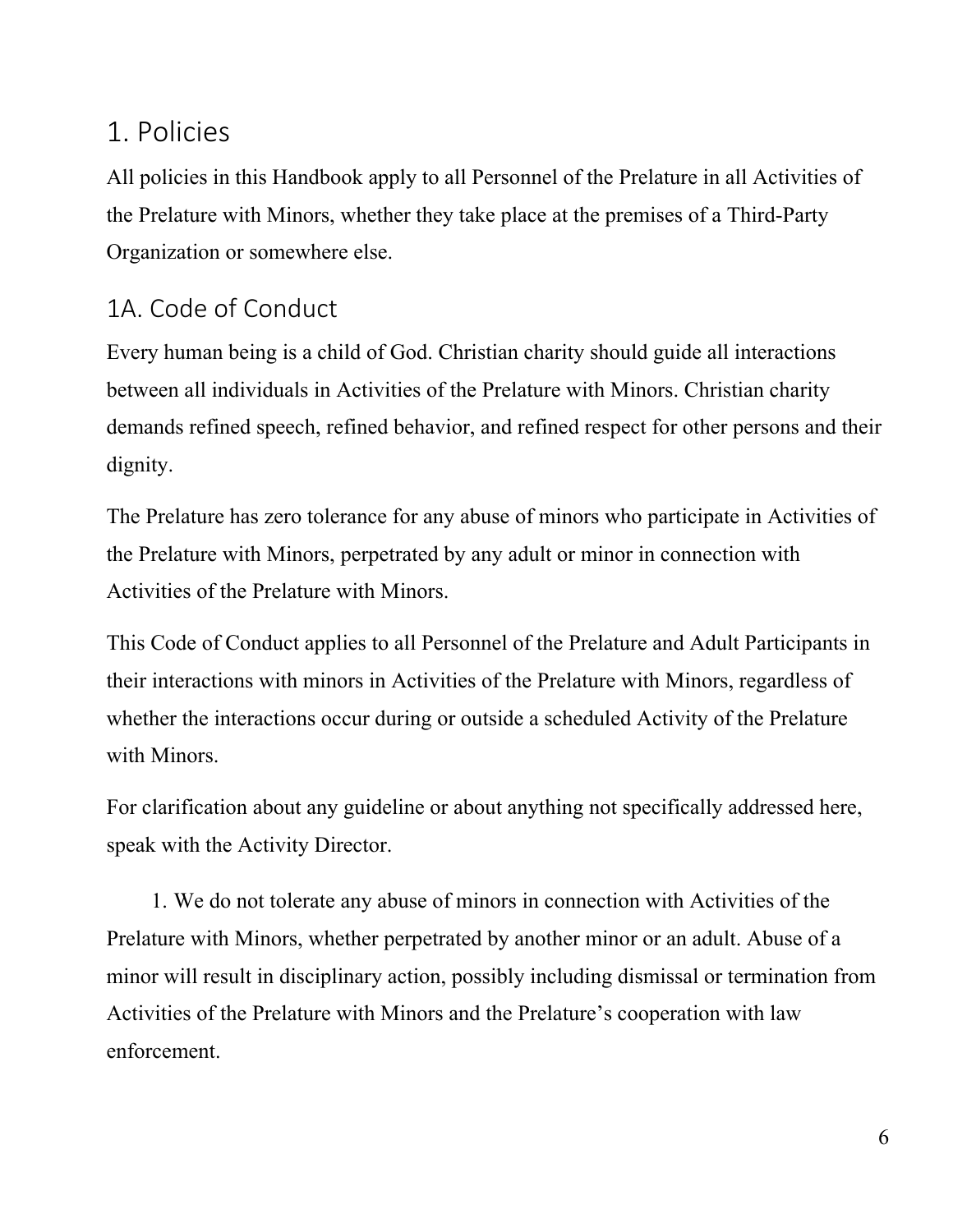2. Whenever an individual adult is with an individual minor, they should always remain in view of other people and avoid being alone in any isolated place. When meeting in a room, they should meet with the door open or with a window in the door allowing them to be easily seen.

3. Priests should hear confessions and give spiritual direction to minors only in a confessional with a screen, in a room with a window in the door allowing them to be easily seen, or in a place where they are in the sight of other people (but out of earshot). Priests should hear the confessions of and give spiritual direction to females only in a confessional with a screen.

4. Priests will not provide spiritual direction to minors through electronic means. Spiritual direction may only be provided in person.

5. No adult should ever be alone with a minor in a bedroom. No minors should ever be in an adult's bedroom, and it is better if they do not enter the adult residents' area of a building.

6. In overnight activities, the Priest should have his own bedroom.

7. Any overnight activities or one-day trips should include a sufficient ratio of Personnel of the Prelature to minors, and never fewer than two Personnel of the Prelature.

8. In overnight activities, no adult should share a bedroom (or tent) with minors. Minors should sleep either in single rooms or in rooms with three or more.

9. Adults and minors should have separate bathrooms, showers, and/or changing areas, or use the bathroom, showers, and/or changing areas at separate times. No adult should use the bathroom, shower, or dress in the presence of minors and vice-versa. Whenever minors need to dress with other minors present, they should be instructed to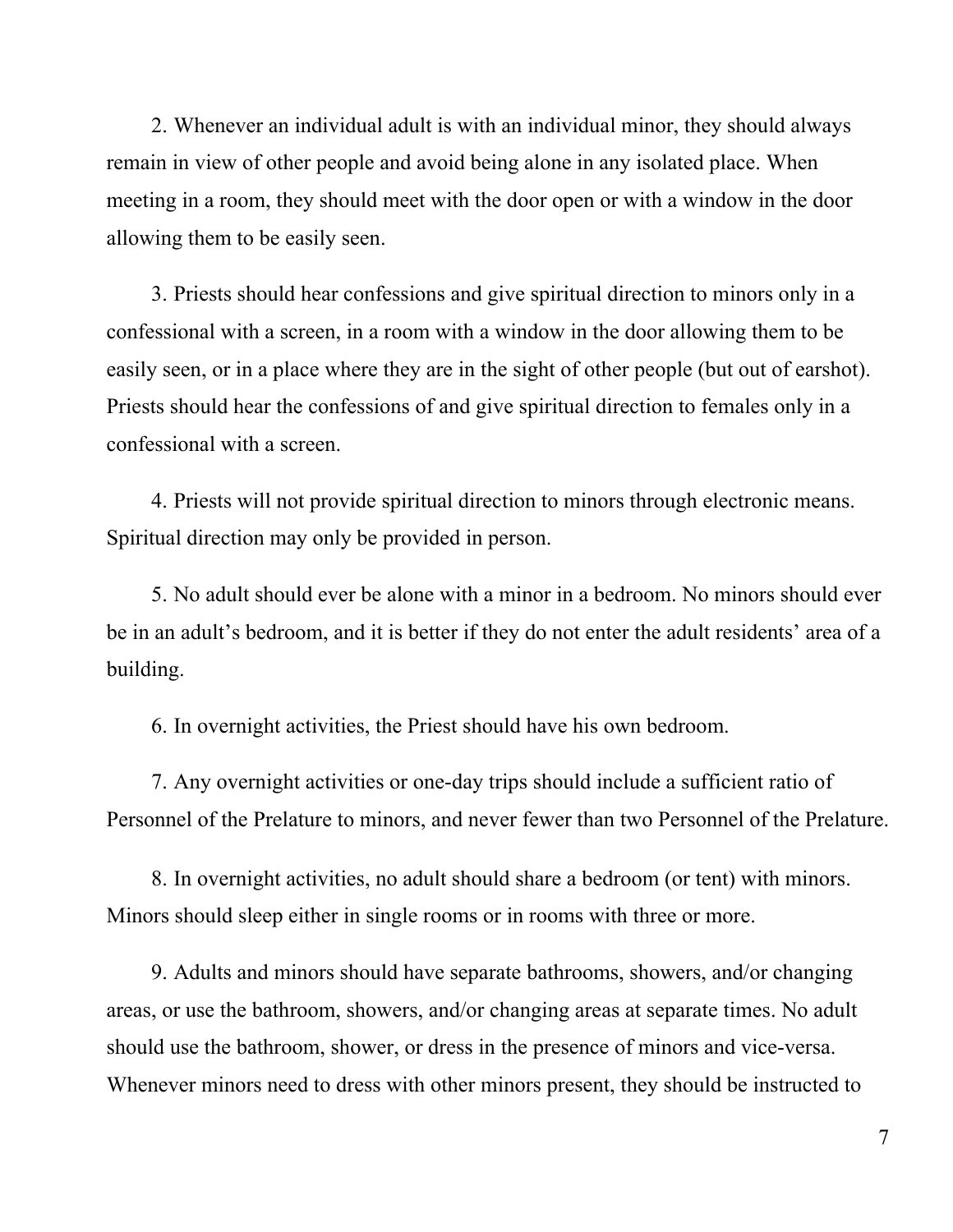use bathrobes or at least towels. All showers should be individual showers or have individual stalls. There should never be two minors alone together in a bathroom, changing area, or showering area, unless adults are supervising. Whenever supervision is necessary, at least two adults should stand outside the bathroom entrance, shower room, or changing area, and at least two adults should enter the bathroom, shower room, or changing area together.

10. An adult should never be alone in a vehicle with a minor. If adults need to drive minors, there should be a minimum of three people in the car (two adults and one minor, or one adult and two minors). The only exception may be an emergency, such as driving a minor injured during an activity to the Emergency Room or Urgent Care.

11. Before a minor attends an overnight activity, Personnel of the Prelature must obtain written approval from the minor's Parent.

12. Adults and minors must never taunt, intimidate, belittle, bully or otherwise verbally abuse other minors.

13. Adults must avoid any physical contact that is sexual or could be misconstrued as sexual. In this area, it is better to err on the side of caution. Wrestling and roughhousing should be avoided.

14. Adults must never invite or aid minors to smoke, drink alcohol, or use illegal drugs. The possession and use of marijuana are always prohibited, regardless of its legality.

15. Personnel of the Prelature may exchange activity-related text messages with high school students (and not with younger students), but only after obtaining general approval from the minor's Parent.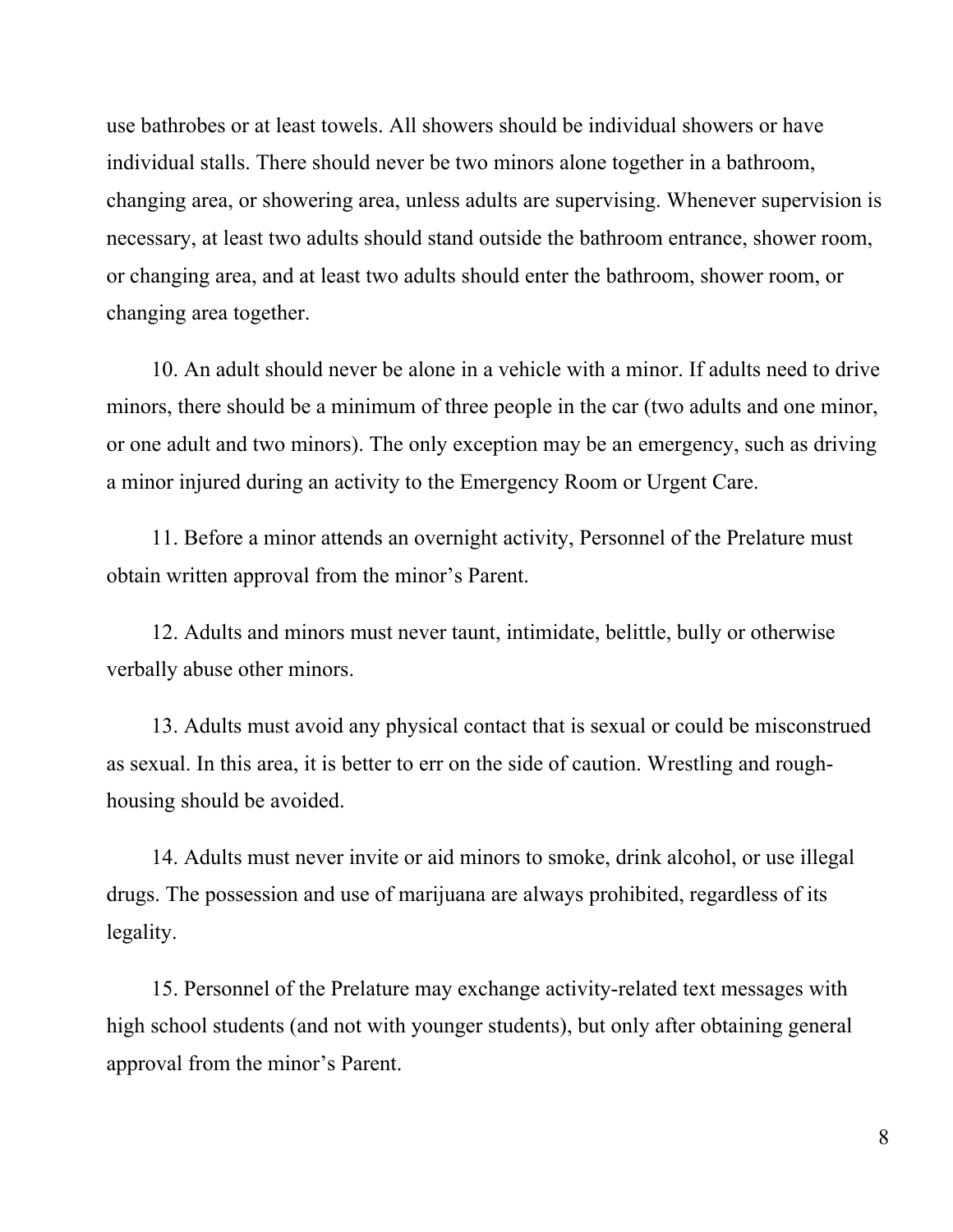16. Personnel of the Prelature may speak by phone or audio chat with a minor, but only after obtaining general approval from the minor's Parent. Personnel of the Prelature may interact with minors through video calls only within view of other Personnel of the Prelature or if the minor is within the view of his or her Parent. Prior to the minor completing 7th grade, for each audio or video interaction Personnel of the Prelature must first speak with the minor's Parent before asking to speak with the minor.

17. Personnel of the Prelature and a minor may meet with each other outside of regularly scheduled activity hours, but only after obtaining general approval from the minor's Parent and only if all other policies are followed.

18. Adults are prohibited from giving individualized gifts to minors, unless a minor's Parent has approved a particular gift for their child.

19. Adults must never give or show to a minor pornographic or indecent media or materials. In speaking about matters related to the virtue of chastity, it is best to emphasize the positive aspects of the ascetical struggle.

20. The access, display, production, possession, or distribution of pornography through any of the Prelature's property or equipment, or in association with any Activities of the Prelature with Minors, is strictly prohibited.

21. Anyone who knows or reasonably suspects that a minor has been abused in connection with any of the Prelature's activities must immediately inform the Activity Director or call the Prelature's reporting Helpline, 646-742-2741. In many States, the law requires adults who work with minors to report to State authorities known or reasonably suspected child abuse or neglect. All Personnel of the Prelature will undergo training on abuse reporting requirements in their State.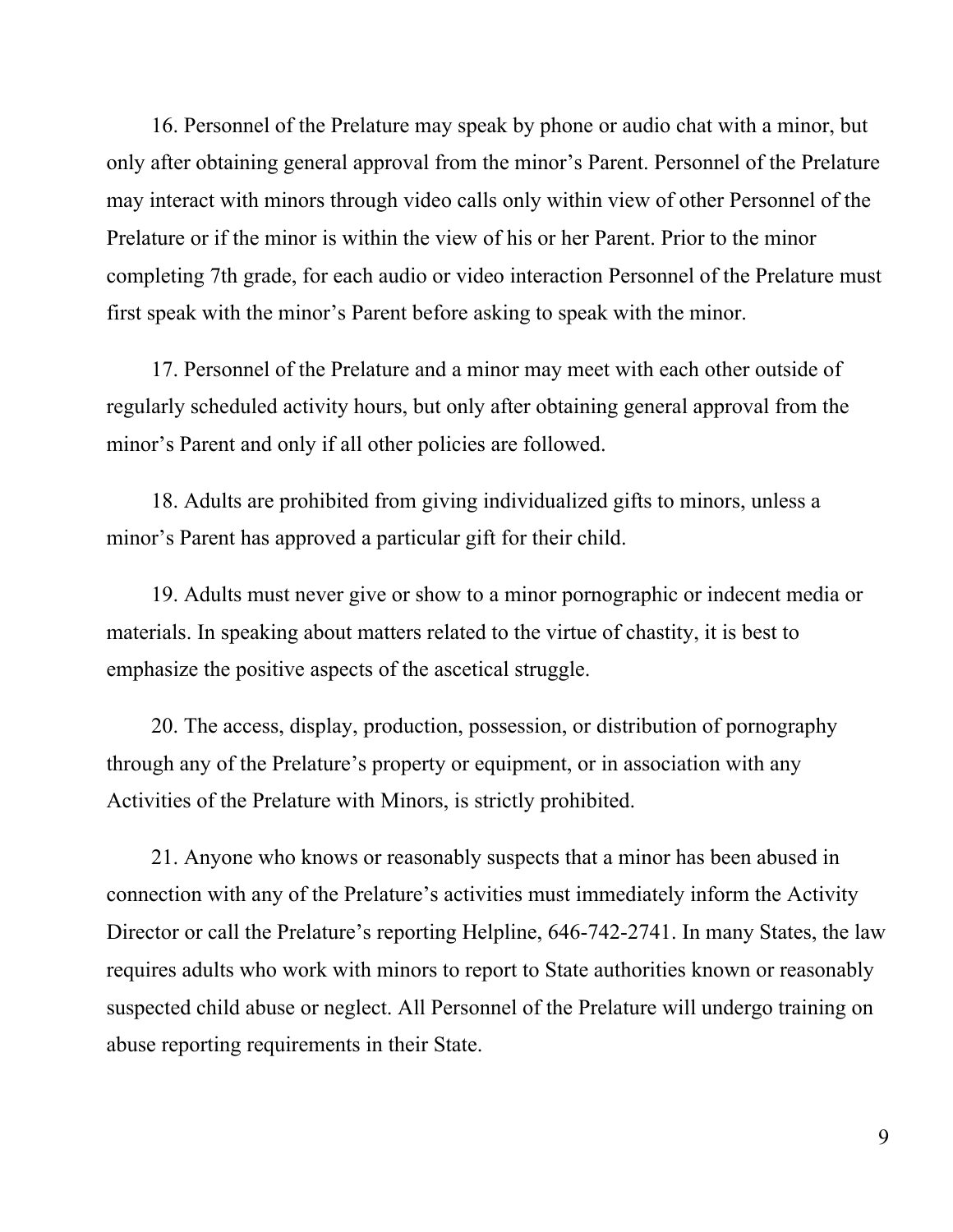22. The Prelature takes every suspicion or allegation of abuse seriously and will cooperate with civil authorities to investigate suspected or alleged abuse. Personnel of the Prelature are required to cooperate with any outside or internal investigation of suspected or alleged abuse of minors. Failure to cooperate may be grounds for termination from Activities of the Prelature with Minors.

23. If a minor says that he/she has been abused, Personnel of the Prelature should listen calmly without disputing the story, ask for pertinent details (who, when, what), and tell him/her that he/she will speak to the Activity Director. The minor should be encouraged to tell his/her Parent.

I, the same state of the state of the above guidelines and  $\alpha$ , have read the above guidelines and agree to abide by them in connection with all Activities of the Prelature with Minors. I understand that I will be asked to review and sign my agreement with the Prelature's guidelines annually.

 $\mathcal{L}_\text{max}$  , and the contribution of the contribution of the contribution of the contribution of the contribution of the contribution of the contribution of the contribution of the contribution of the contribution of t

Signature Date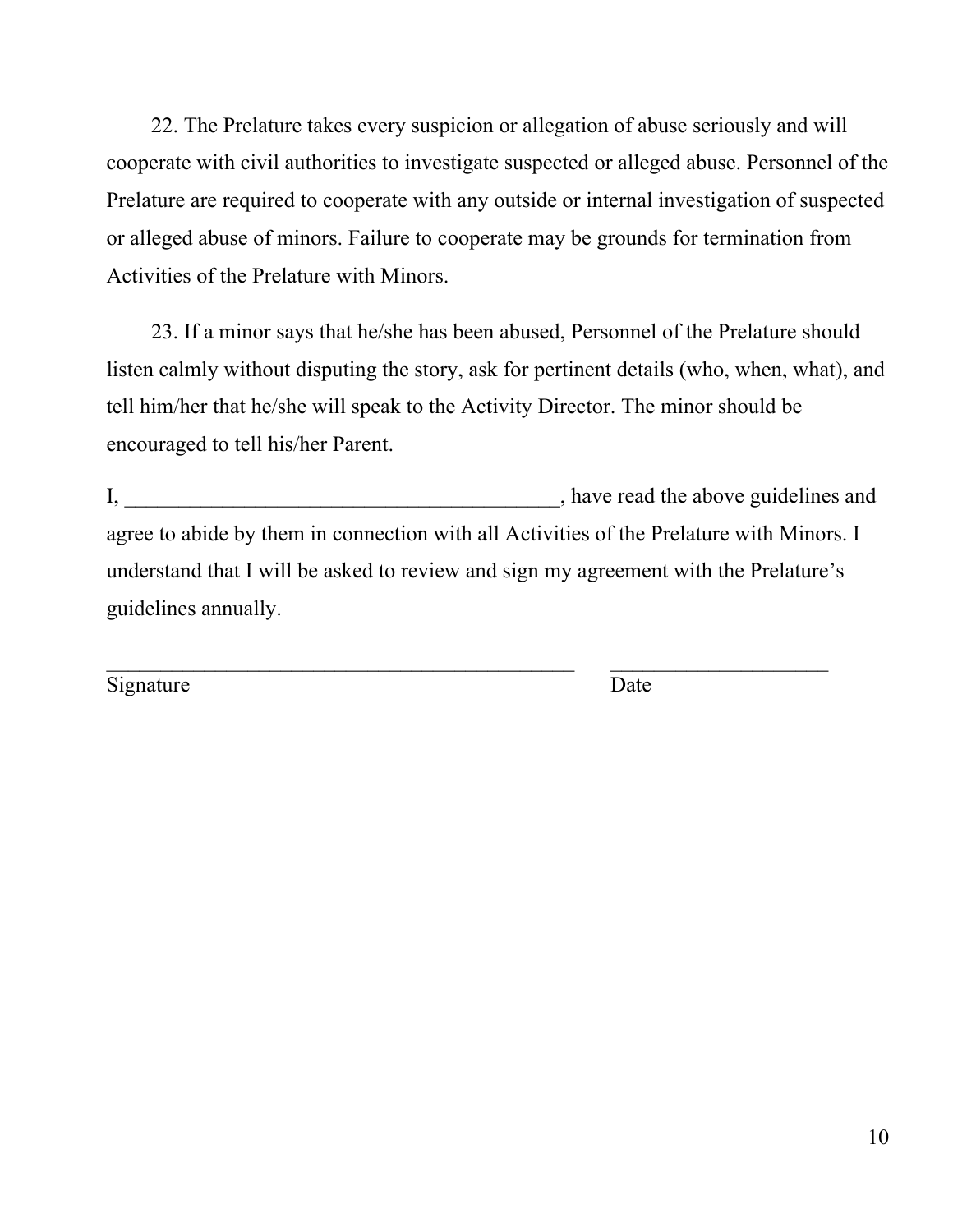## 1B. Additional Policy Guidelines

These Additional Policy Guidelines expand upon the Code of Conduct above. All Personnel of the Prelature should be familiar with and abide by these additional guidelines.

Situations not directly addressed in this Handbook will occasionally arise. The following core principles should always guide these situations:

#### 1B.1 Christian Environment

Every human being is a child of God. Christian charity should guide all interactions between all individuals in Activities of the Prelature with Minors. Christian charity demands refined speech, refined behavior, and refined respect for other persons and their dignity.

#### 1B.2 One‐on‐One Interactions

An adult must never be alone with a minor outside the view of others. In the United States, most abuse occurs when an adult is alone with a minor, or when a minor is alone with another minor. If a situation arises in which an adult would be alone with a minor outside the view of others, then the interaction is prohibited.

In the event of an emergency, an adult may take necessary actions to address the emergency. For example, if a minor is injured during an overnight activity, and only one adult can take the minor to the hospital, the adult may do so. However, the adult must immediately inform both the Activity Director and the minor's Parent about the emergency situation.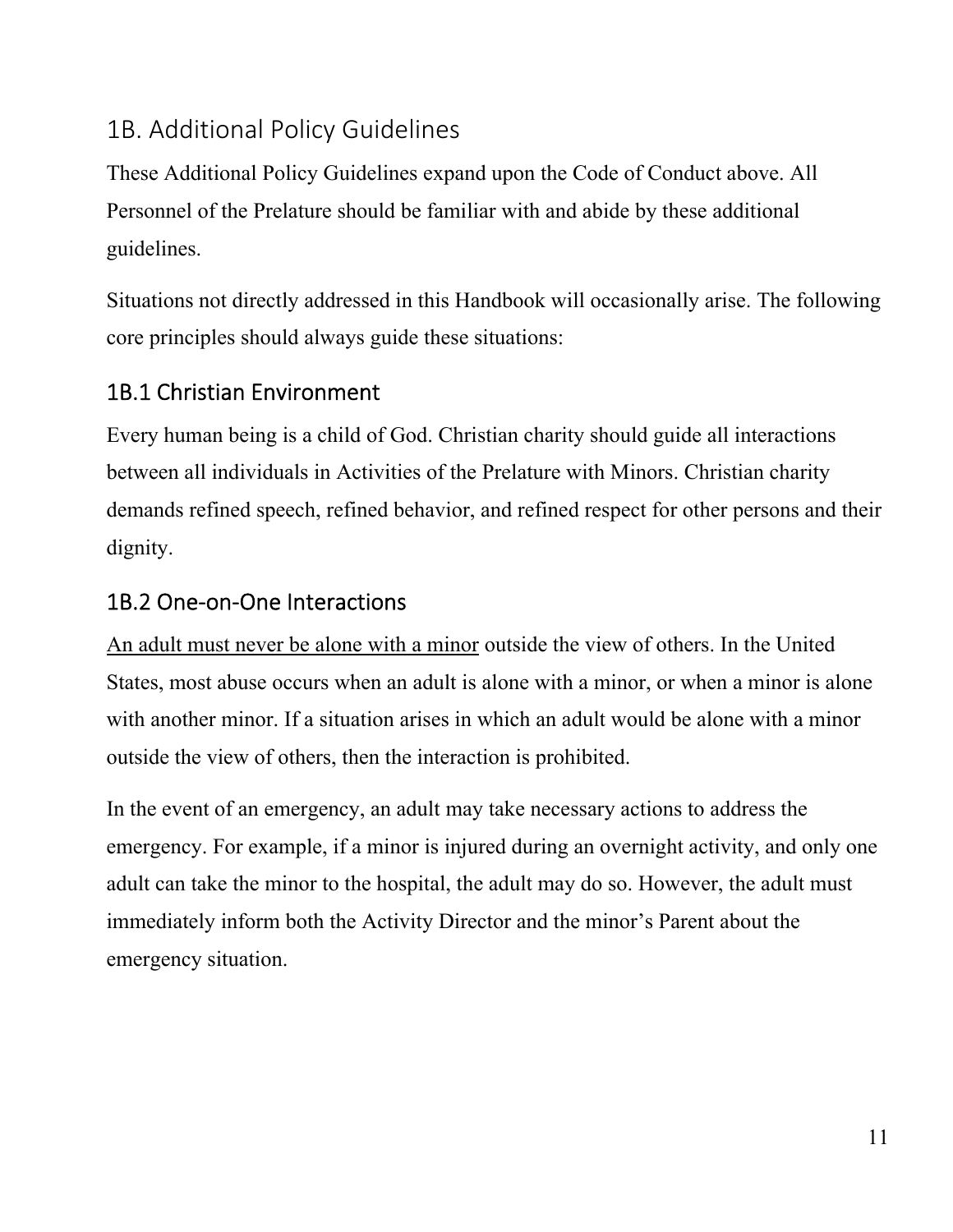# 1B.3 Physical Contact

| Appropriate Physical Interactions with                                                                                                                           | Inappropriate Physical Interactions with                                                                                                                                                                                                                                                                                                                                |
|------------------------------------------------------------------------------------------------------------------------------------------------------------------|-------------------------------------------------------------------------------------------------------------------------------------------------------------------------------------------------------------------------------------------------------------------------------------------------------------------------------------------------------------------------|
| and between minors                                                                                                                                               | and between minors                                                                                                                                                                                                                                                                                                                                                      |
| Handshakes<br>$\bullet$<br>High-fives and hand slapping<br>Side hugs<br>Pats on the shoulder or back<br>Touching hands, arms, shoulders<br>Arms around shoulders | Full-frontal hugs<br>Kisses<br>Showing affection in isolated areas<br>Lap sitting<br>Wrestling<br>Piggyback rides<br>Tickling<br>Exposing oneself<br>Any type of massage<br>Any form of unwanted affection<br>Touching bottom, chest, or genital<br>areas<br>Hitting, spanking, shaking, slapping<br>Unnecessary restraints<br>Viewing or showing others<br>pornography |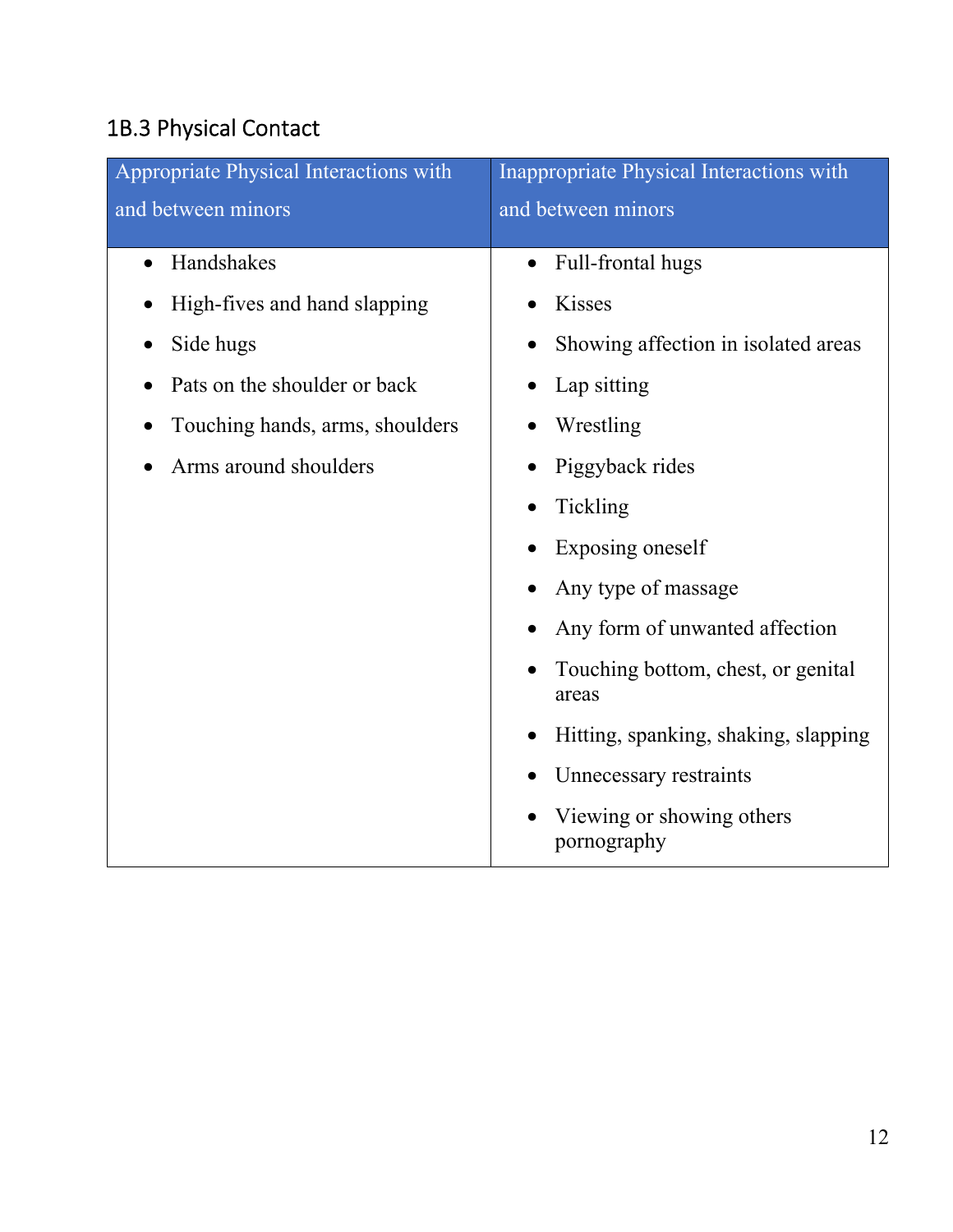## 1B.4 Verbal Interactions

| Appropriate Verbal Interactions with and               | Inappropriate Verbal Interactions with and                                                                                                                |  |
|--------------------------------------------------------|-----------------------------------------------------------------------------------------------------------------------------------------------------------|--|
| between minors                                         | between minors                                                                                                                                            |  |
| Appropriate jokes                                      | Name-calling<br>$\bullet$                                                                                                                                 |  |
| Encouragement                                          | <b>Bullying</b>                                                                                                                                           |  |
| Praise                                                 | Ridicule or Humiliation                                                                                                                                   |  |
| All other speech that accords with<br>Christian virtue | Discussing sexual matters outside<br>$\bullet$<br>the context of specific spiritual help<br>that the minor is seeking and that<br>the minor has initiated |  |
|                                                        | Cursing                                                                                                                                                   |  |
|                                                        | Hazing                                                                                                                                                    |  |
|                                                        | Off-color or sexual jokes                                                                                                                                 |  |
|                                                        | Shaming                                                                                                                                                   |  |
|                                                        | Belittling                                                                                                                                                |  |
|                                                        | Derogatory remarks                                                                                                                                        |  |
|                                                        | Harsh language that may frighten,<br>threaten, or humiliate another minor                                                                                 |  |
|                                                        | Derogatory remarks about another<br>person or his/her family                                                                                              |  |
|                                                        | Inappropriate games, for example,<br>Truth or Dare and Never Have I<br>Ever                                                                               |  |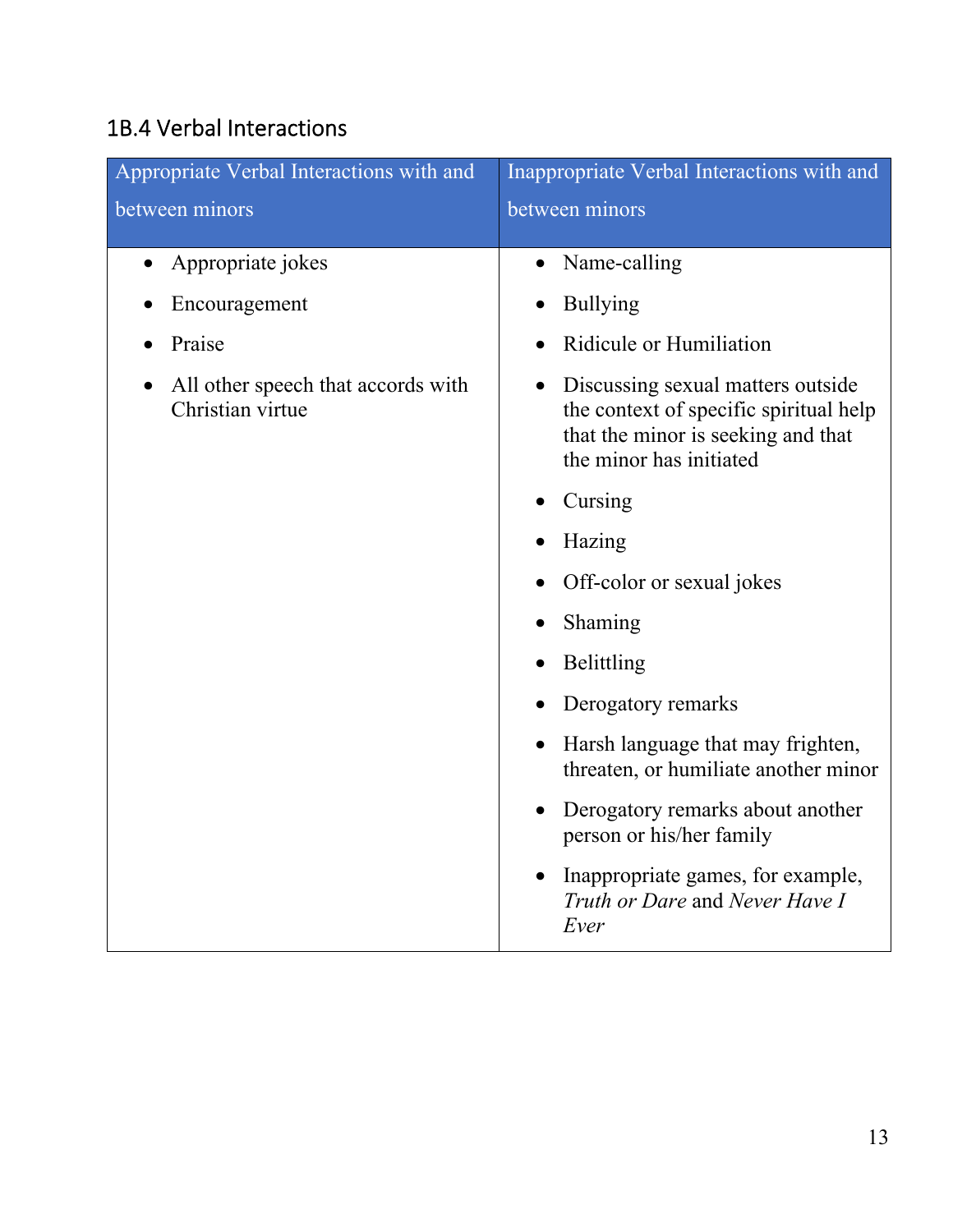#### 1B.5 Bullying

Bullying is never tolerated in Activities of the Prelature with Minors. Bullying is aggressive behavior that is intentional, is repeated over time, and involves an imbalance of power or strength. Bullying can take on various forms including:

- 1. *Physical bullying*  when one person engages in physical force against another person, such as by hitting, punching, pushing, kicking, pinching, or unreasonably restraining the other person.
- 2. *Verbal bullying*  when someone uses words with the intention of hurting another, such as by belittling or calling another a hurtful name.
- 3. *Nonverbal or relational bullying*  when one person manipulates a relationship or desired relationship to harm another person. This includes social exclusion, friendship manipulation, or gossip. This type of bullying also includes intimidating another person by using gestures.
- 4. *Cyberbullying*  the intentional and overt act of aggression toward another person by way of any technological tool, such as email, instant messages, text messages, digital pictures or images, or website postings (including blogs). Cyberbullying can involve:
	- a) Sending mean, vulgar, or threatening messages or images;
	- b) Posting sensitive, private information about another person;
	- c) Pretending to be someone else in order to make that person look bad; and
	- d) Hazing an activity expected of someone joining or participating in a group that humiliates, degrades, abuses, or endangers that person regardless of that person's willingness to participate.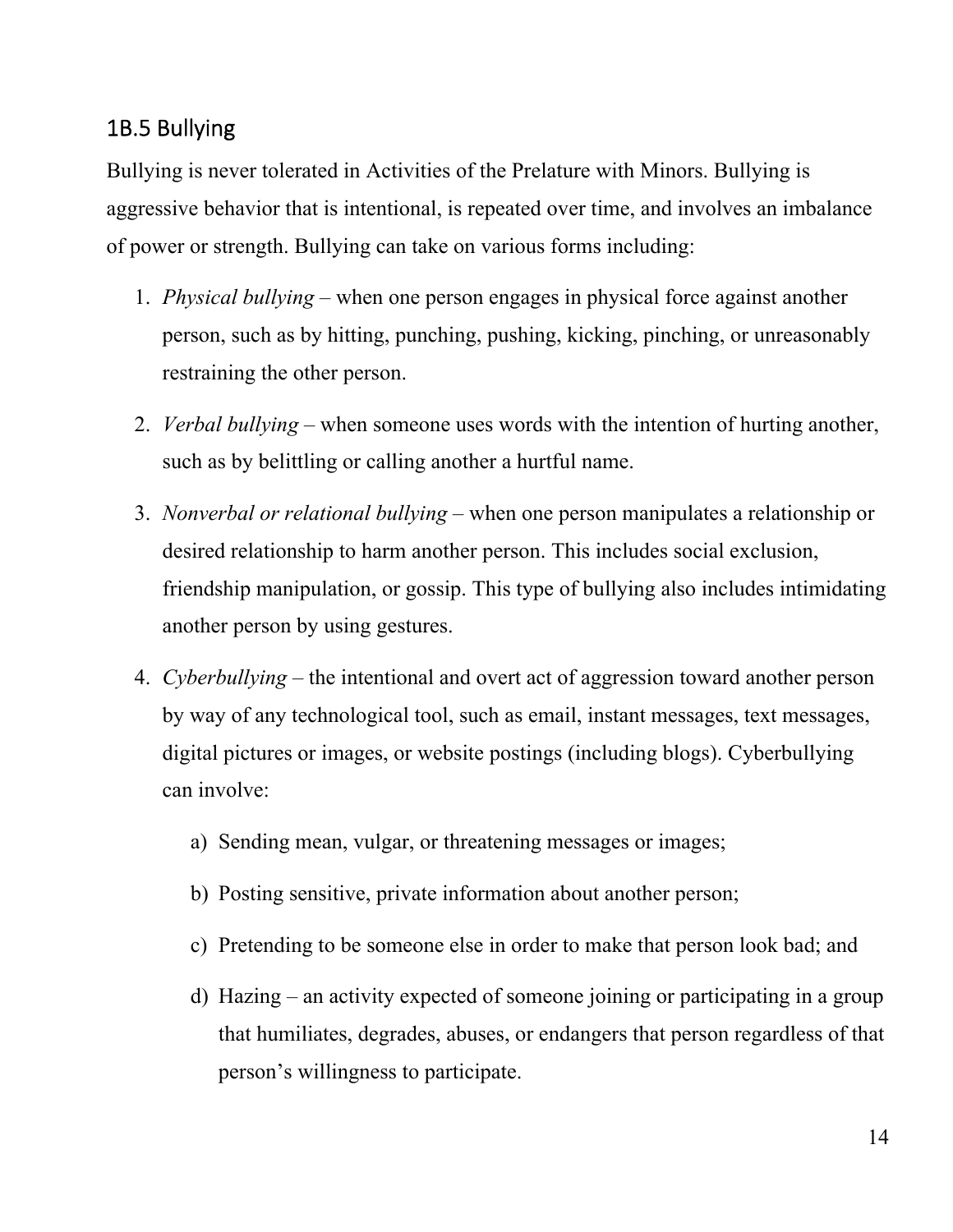**5.** *Sexualized bullying* – when bullying involves behaviors that are sexual in nature. Examples of sexualized bullying behaviors include sexting, bullying that involves exposure of private body parts, and verbal bullying involving sexualized language or innuendos.

#### 1B.6 Electronic Communication

Technological developments tend to outpace existing policies. The following principles should be observed in every situation that may arise:

1) Rule of Three: Electronic communications between Personnel of the Prelature and minors must occur in an open electronic environment, following the "Rule of Three." Either another Personnel of the Prelature or the minor's Parent must be copied on the electronic communication, must have ready access to the electronic communication (such as an open Social Media forum), or must be within view when the communication is taking place (such as a video chat). Prior to the minor completing 7th grade, for each video interaction Personnel of the Prelature must speak first with the minor's Parent before asking to speak with the minor.

2) Social Media: Personnel of the Prelature are prohibited from "friending" minors on Social Media and exchanging direct or private messages with minors via Social Media.

3) Phone Calls: With parental consent, Personnel of the Prelature may conduct a traditional voice-only phone call with a minor. Prior to the minor completing 7th grade, for each phone call Personnel of the Prelature must first speak with the minor's Parent before asking to speak with the minor.

4) Text Messaging: With parental consent, Personnel of the Prelature may exchange activity-related text messages with a high school student (and not with younger students).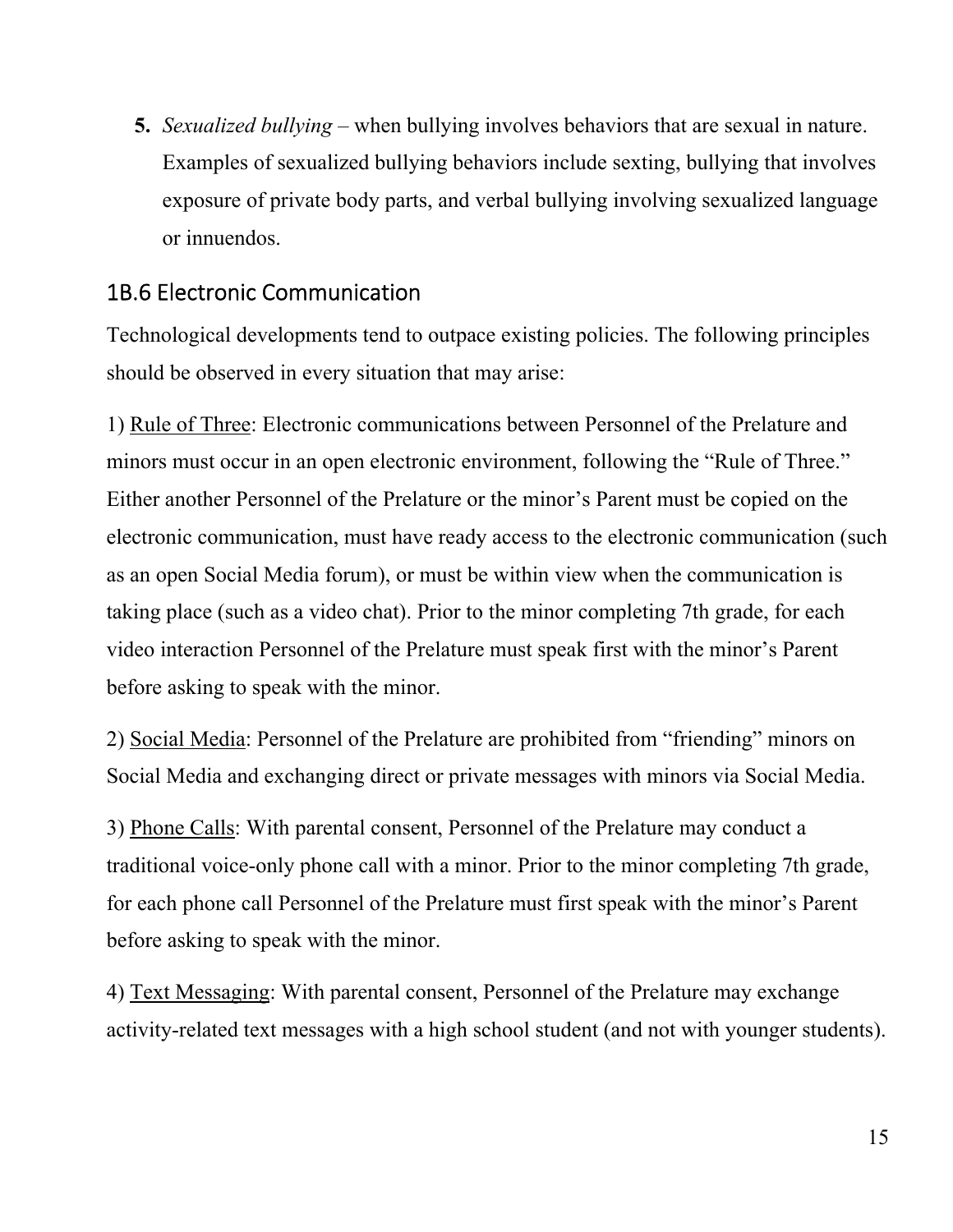A Parent may provide consent for phone calls and text messages verbally or in writing, and the Parent may rescind consent at any time. The minor's Parent should provide the minor's phone number to Personnel of the Prelature (i.e., the minor should not provide his or her phone number to Personnel of the Prelature), and where practical Personnel of the Prelature should obtain written approval (for example, clearly spelled out in an Activity application or clearly spelled out on an Emergency Contact form that a Parent completes for their child).

#### 1B.7 Gifts

Prizes earned in competitions are permitted. Gifts that are anonymous and generally available to all minors are permitted (for example, a Christmas gift swap, or a gift given by the Activity as a whole to every minor in the Activity). Adults are prohibited from giving individualized gifts to minors, unless a particular minor's Parent has approved a particular gift.

#### 1B.8 Adult Participants

All policies contained in this Handbook apply to Adult Participants in Activities of the Prelature with Minors, although Adult Participants as participants are not required to undergo Screening and Selection, and Training procedures. Examples of Adult Participants are students who have turned 18 years old and older family members of minors who attend an activity with a minor (such as the minor's Parent). Personnel of the Prelature must ensure that Adult Participants are aware of these policies and should hold Adult Participants to the same standards that Personnel of the Prelature are held to.

An Adult Participant should not contact a minor outside of Activities unless that minor is the Adult Participant's own family member. If an Adult Participant attempts to contact a minor who is not a family member without consent from that minor's Parent, then the Adult Participant may be prohibited from participating in Activities of the Prelature with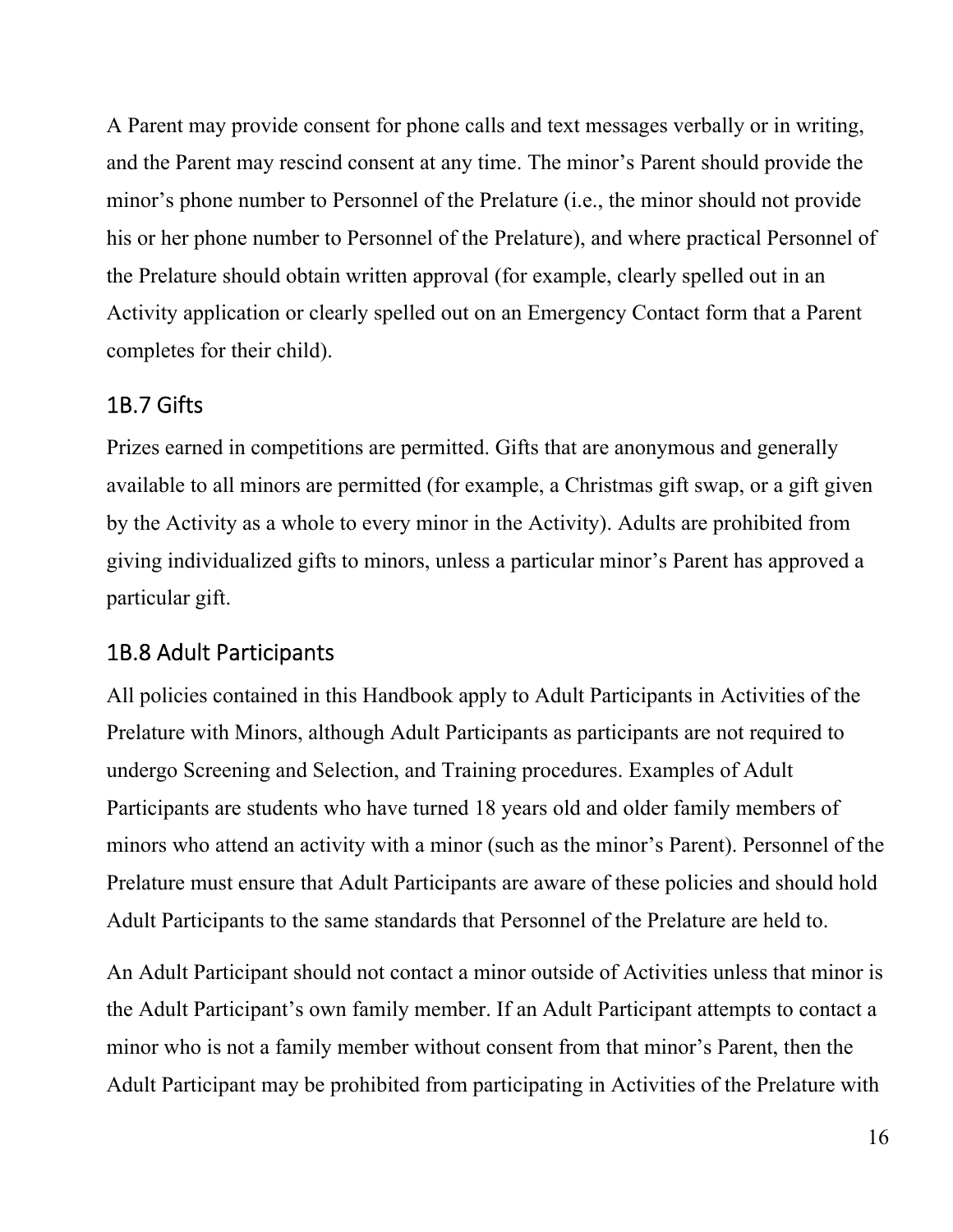Minors. If the situation poses a threat to the minor involved then Personnel of the Prelature will notify local civil authorities.

Because some Adult Participants are still high school students, Activity Directors will apply this policy with ordinary prudence to protect minors from inappropriate interactions with adults (for example, student classmates may freely contact each other outside of an activity).

## 1B.9 Mandatory Reporting

In many States, adults who work with minors are required by law to report suspected or known abuse to State authorities. For a complete list of each state's mandated reporting requirements and contact information, please see the U.S. Department of Health & Human Services guidelines for reporting abuse:

https://www.childwelfare.gov/topics/can/.

#### 1B.10 Cooperation in Investigations

The Prelature takes every allegation of abuse or misconduct seriously and will cooperate with legal authorities to investigate all cases of alleged abuse. Personnel of the Prelature must cooperate with any external investigation conducted by outside authorities or internal investigation conducted by the Prelature or persons given investigative authority by the Prelature.

Cooperation with investigations includes, but is not limited to:

- Promptly acknowledging and responding to requests for information;
- Making oneself available for meetings with investigating officials;
- Providing full, accurate, and truthful information;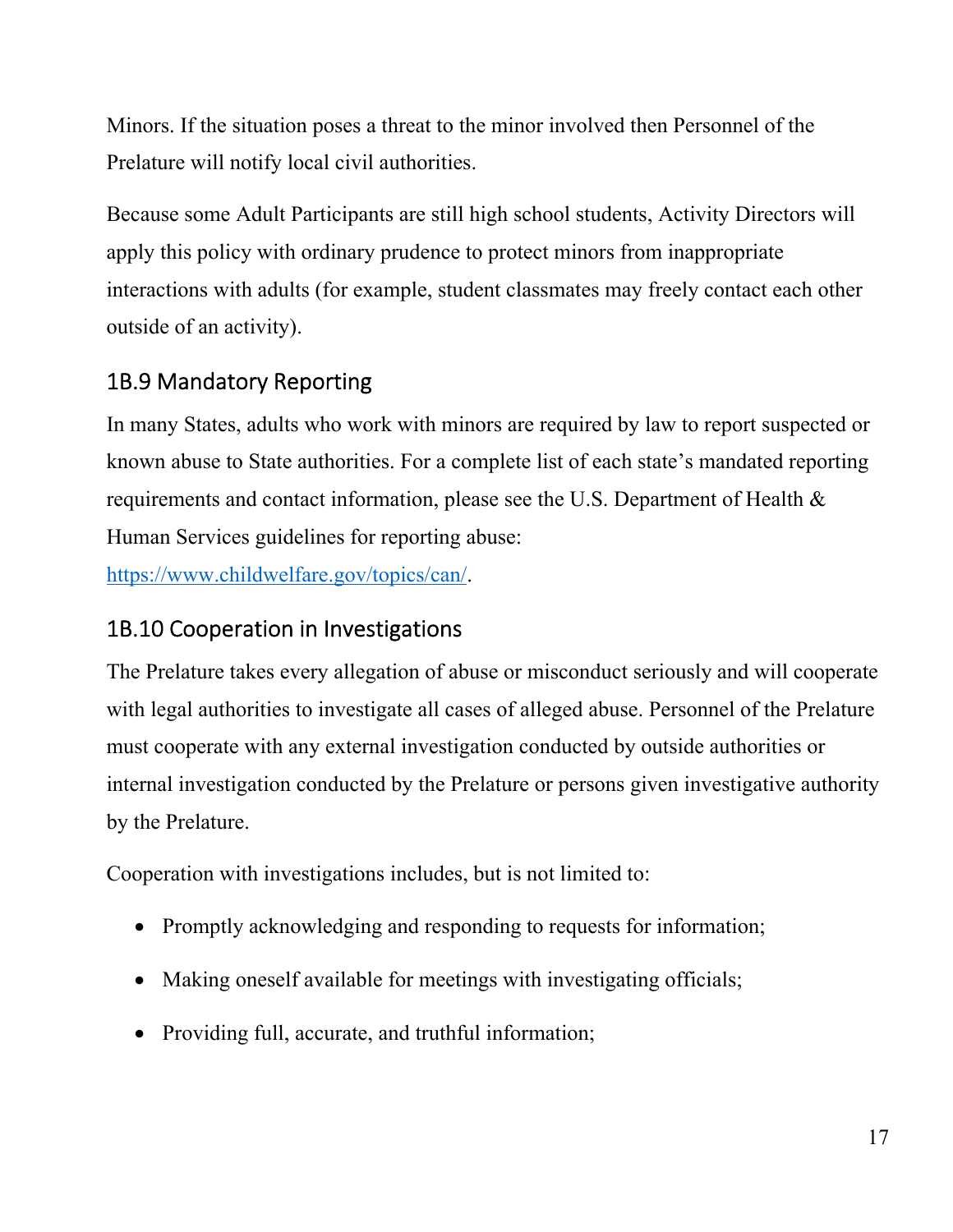- Keeping confidential any information learned or transmitted during the investigation, unless directed by the pertinent authorities; and
- Preserving relevant information and documents.

Personnel of the Prelature's failure to cooperate with an investigation will result in disciplinary action up to and including termination from Activities of the Prelature with Minors.

## 2. Screening and Selection of Personnel

## 2A. Initial Screening and Selection

Personnel of the Prelature are selected through the following process:

- 1. A written application
- 2. A face-to-face interview (a video interview is also permitted)
- 3. Three reference checks
- 4. Criminal background check
- 5. Agreement to Code of Conduct

A screening process that reveals a history of committing child abuse or sexual crimes is automatically disqualifying.

The decision to accept a candidate as Personnel of the Prelature is made by the Vicar and his relevant council, also in consultation with the Safe Environment Coordinator.

## 2B. Ongoing Screening

Criminal background checks must be repeated at least once every two years for Personnel of the Prelature.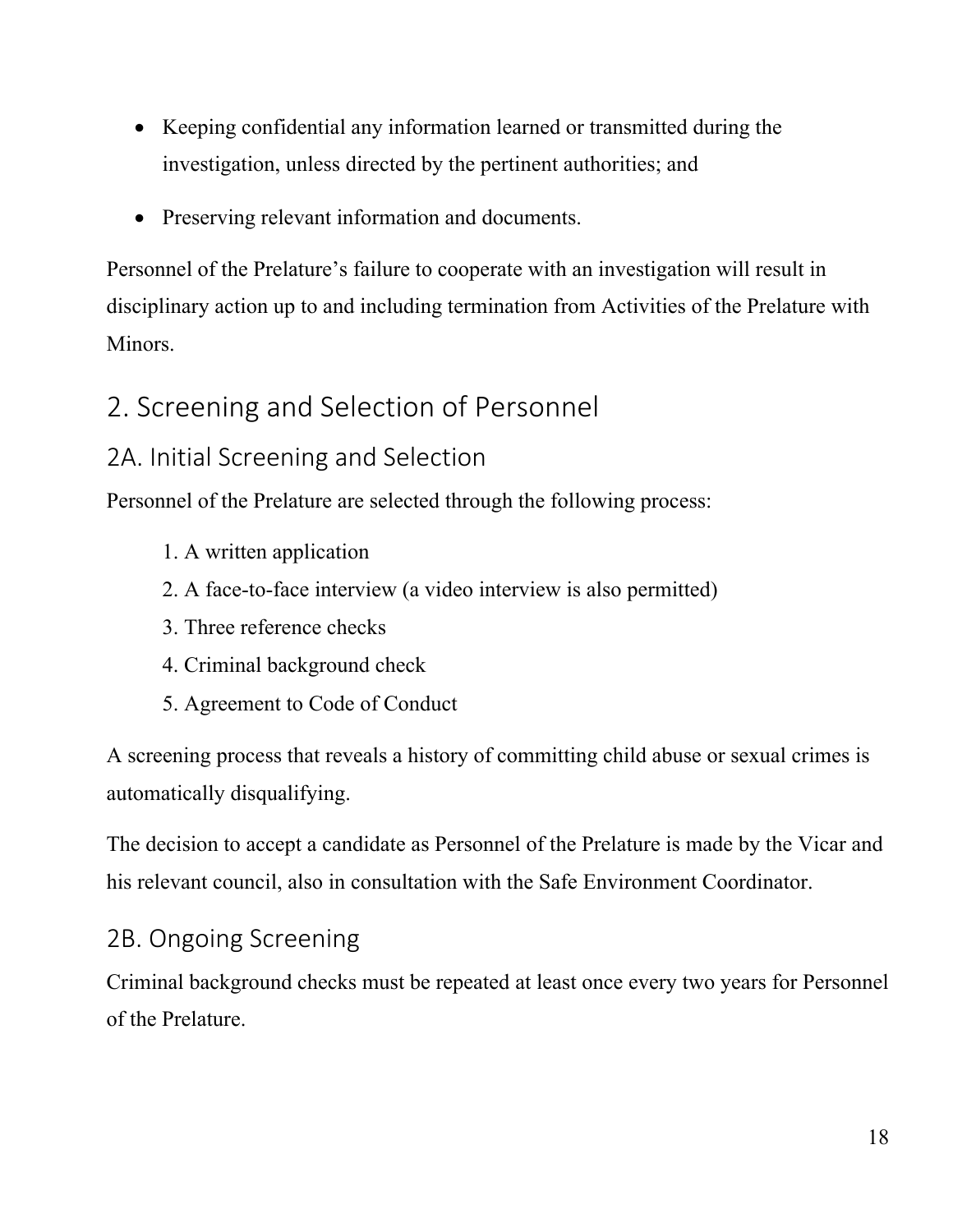Personnel of the Prelature who are arrested or convicted of a crime must notify the Activity Director. If the person arrested or convicted of a crime is the Activity Director, then the Activity Director must notify the Victim Response Coordinator or the Safe Environment Coordinator.

Personnel of the Prelature who are discovered to have personal problems with excessive use of alcohol or with using illegal drugs may be required to undergo drug screening as a condition of continuing to serve as Personnel of the Prelature.

#### 2C. Low Access Individuals

Low Access Individuals: Some individuals will have limited access to minors through Activities of the Prelature with Minors, but these individuals are not actually involved in Activities of the Prelature with Minors. The Prelature considers Low Access Individuals to be the lay individuals who live in residences where Activities of the Prelature with Minors occur, but who are not involved in these activities. Low Access Individuals have few or no opportunities to develop relationships with minors over time.

Low Access Individuals are held to the following screening and training practices:

- A multi-state criminal records search and national sex offender registry check.
- Signed agreement to adhere to the Prelature's Code of Conduct.
- Review of the Prelature's abuse prevention policies, with particular focus on the prohibition of being alone with a minor outside the view of others and focus on to whom to direct questions or concerns.

By contrast, High Access Individuals are presented with opportunities to develop relationships with minors in the Prelature's activities over time. There may be some individuals who are not regular Personnel of the Prelature but who nevertheless interact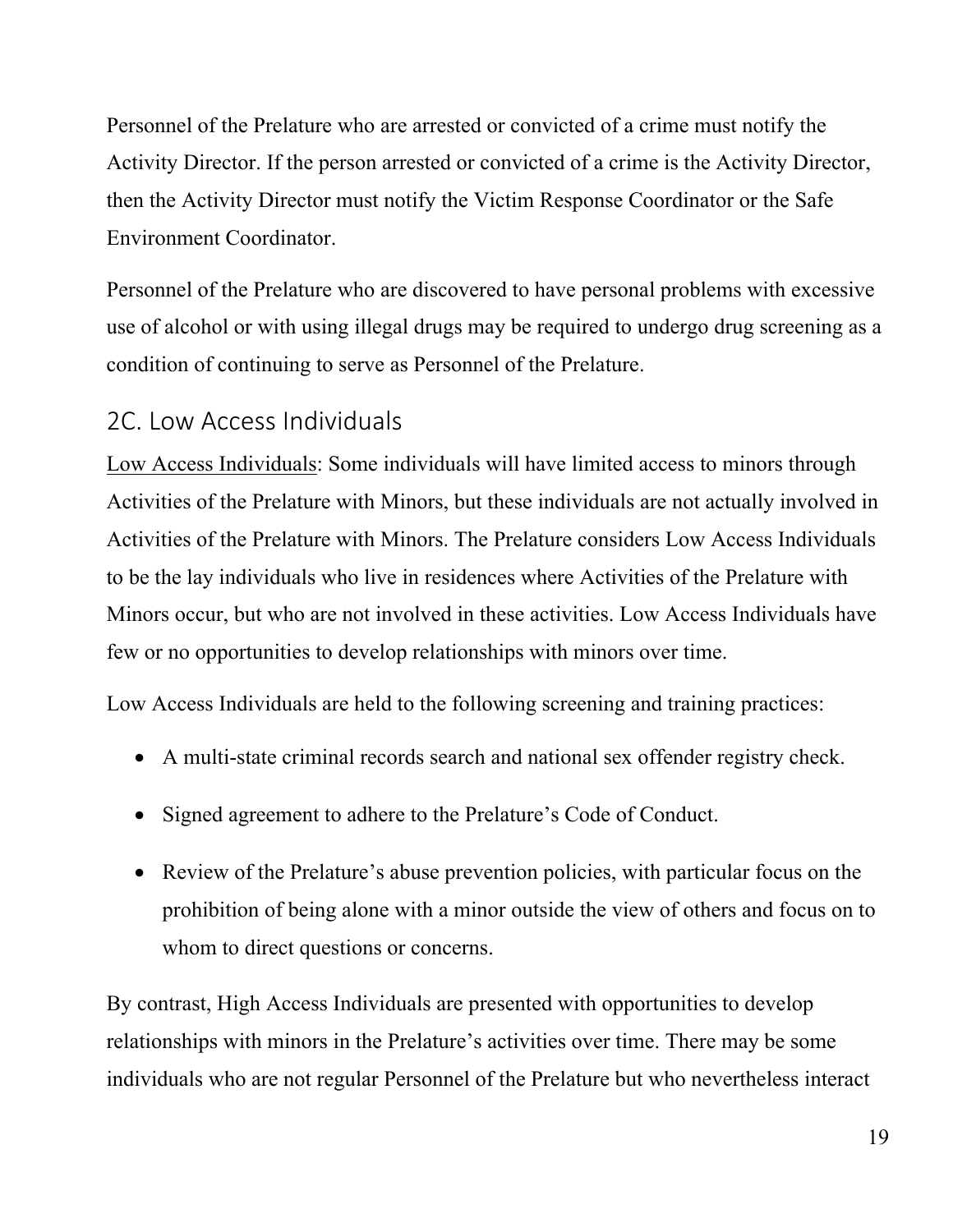with minors in connection with Activities of the Prelature with Minors often and over an extended period of time. The Safe Environment Coordinator and Activity Directors are responsible for identifying such High Access Individuals and ensuring that they are held to all the standards and practices outlined in this Handbook.

## 3. Training

## 3A. Initial Training

New Personnel of the Prelature must complete training on the following topics before beginning to participate in Activities of the Prelature with Minors:

- The Prelature's Safe Environment Policies and Procedures;
- Maintaining appropriate boundaries with minors;
- Definitions of abuse;
- Facts about sexual abuse;
- How abuse happens in organizations;
- How to prevent false allegations of abuse.

## 3B. Training to Be Completed Within First 90 Days

New Personnel of the Prelature must complete training on the following topics within their first 90 days of participating in Activities of the Prelature with Minors:

- How to recognize and respond to inappropriate behaviors and policy violations, including:
	- o High-risk circumstances for boundary violations;
	- o How to recognize red-flag behaviors and boundary violations;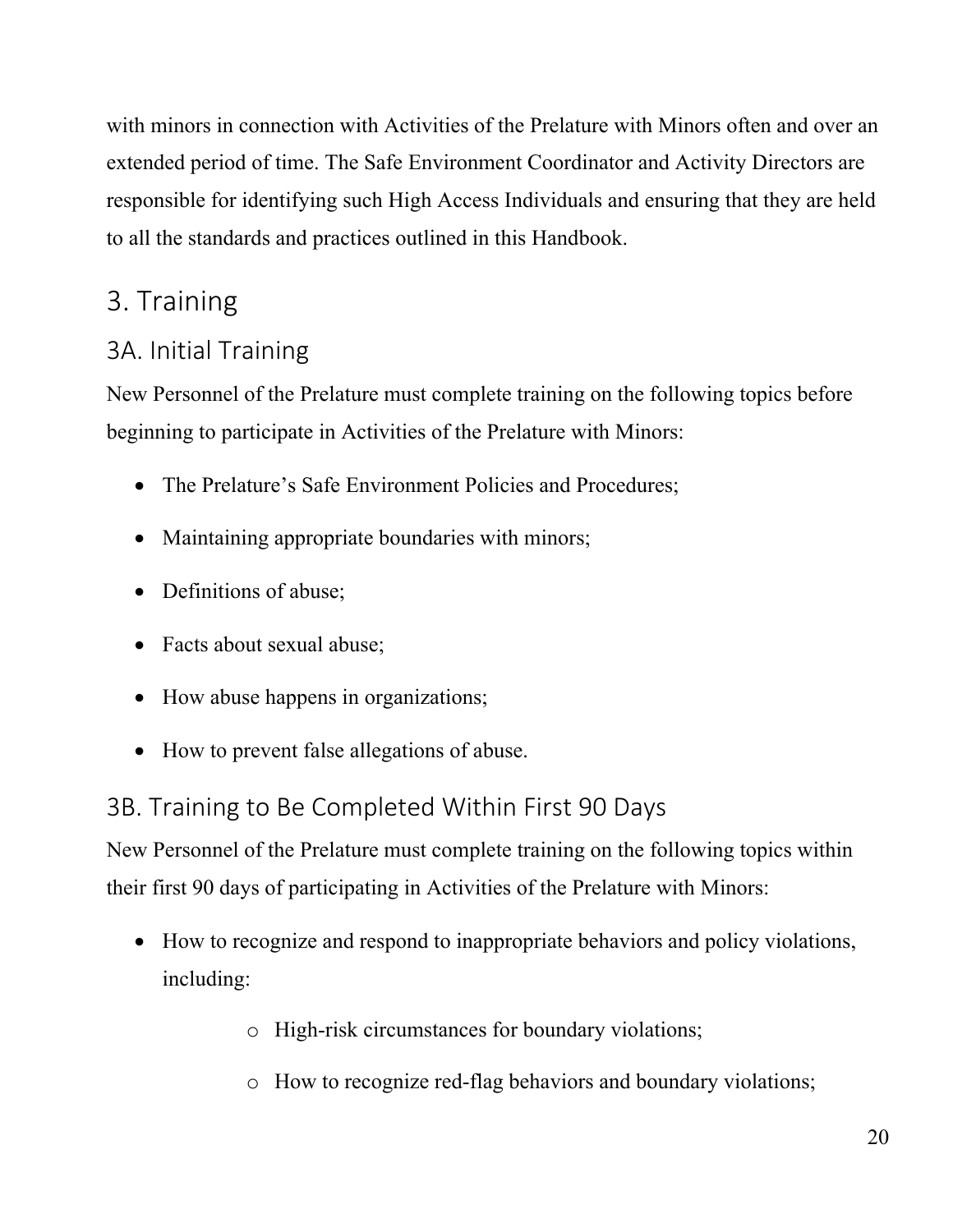- o How to respond to boundary violations, suspicious or inappropriate interactions, or policy violations;
- o Mandatory reporting requirements; and
- o How to respond if a minor discloses abuse.
- Effective monitoring and supervision practices for managing minors and high-risk activities, including:
	- o Overview of the Personnel of the Prelature's role in abuse prevention and monitoring;
	- o Supervision strategies that can reduce risk;
	- o Identifying and managing high-risk activities and circumstances;
	- o Examples of minor-to-minor sexual abuse;
	- o Characteristics of minors who are more likely to act out sexually;
	- o Characteristics of minors who are more likely to be abused by another minor;
	- o Steps for preventing inappropriate behavior or sexual activity between minors; and
	- o How to respond to incidents of inappropriate behavior or sexual activity between minors.

## 3C. Annual Training

Each year, Personnel of the Prelature must receive training on the following topics:

The Prelature's Safe Environment Policies and Procedures;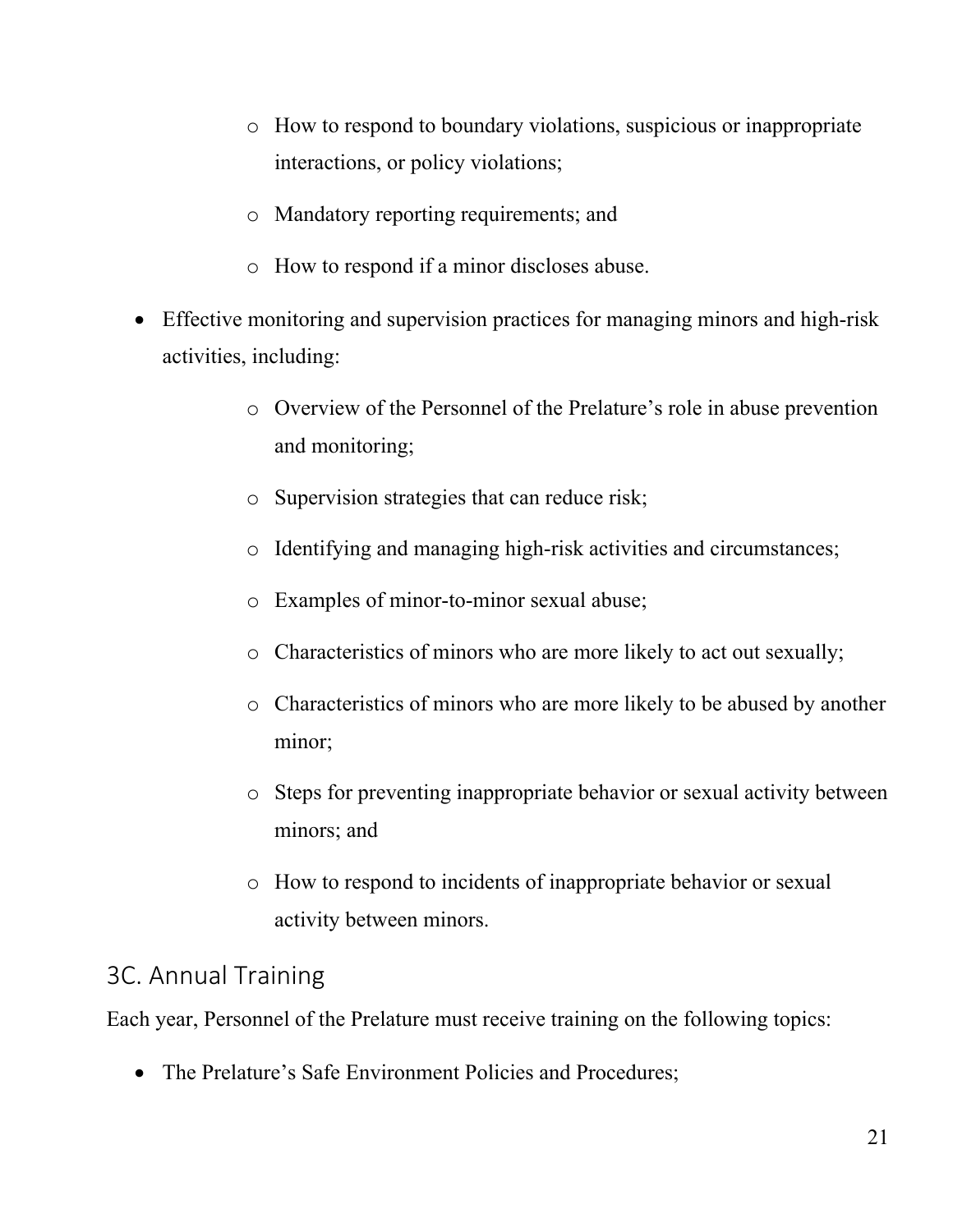- Maintaining appropriate boundaries with minors; and
- At least one additional review topic to be selected by the Prelature, based upon current needs to update Personnel of the Prelature's skills and knowledge related to abuse prevention.

## 3D. Training for Policy Changes

When there are changes to the Prelature's Safe Environment policies, Personnel of the Prelature will receive training on the changes within 90 days of the changes.

## 3E. Training for Activity Directors

Activity Directors must complete training on the following topics before directing Activities of the Prelature with Minors:

- Effective supervision practices related to abuse risk management:
	- o Overview of the Activity Director's role in abuse prevention;
	- o Supervision strategies that can reduce risk;
	- o Importance of their increased presence and observation of activities; and
	- o Using teaching moments in supervision.
- Responding to inappropriate behaviors or allegations of abuse:
	- o How to recognize red flags and boundary violations;
	- o High-risk circumstances for boundary violations;
	- o Steps for how to respond to boundary violations, inappropriate interactions, or policy violations;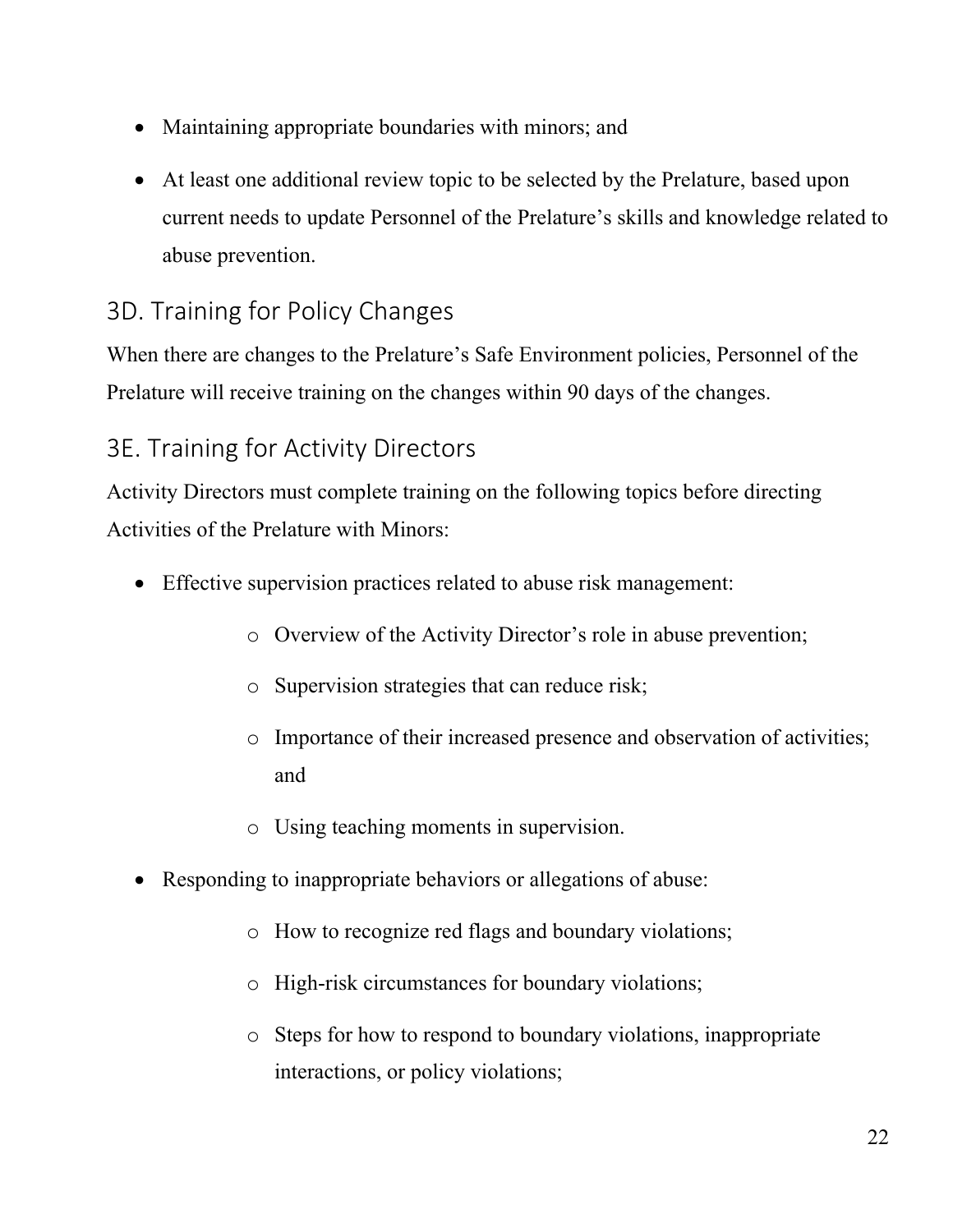- o Creating a culture of responding and reporting; and
- o Steps to take when someone reports suspicious or inappropriate behaviors.

## 3F. Training for Screening and Selection

Anyone involved in the process of screening and selecting new Personnel of the Prelature must complete the following training before carrying out this process:

- Screening and Selection:
	- o Why screening and selection is important;
	- o Managing the organization's screening resources;
	- o Techniques for screening out potential offenders;
	- o The limitations of criminal background checks;
	- o How to use the application to assess for abuse risk;
	- o Behavioral interviewing techniques using questions designed to assess for abuse risk;
	- o Standards for conducting reference checks; and
	- o How to identify red flags at any point in the screening process.

## 3G. Training for Members of the Standing Committee

The Standing Committee receives the same training as Personnel of the Prelature and Activity Directors. In addition, the Standing Committee's training includes the following topics:

Scope and nature of the problem of abuse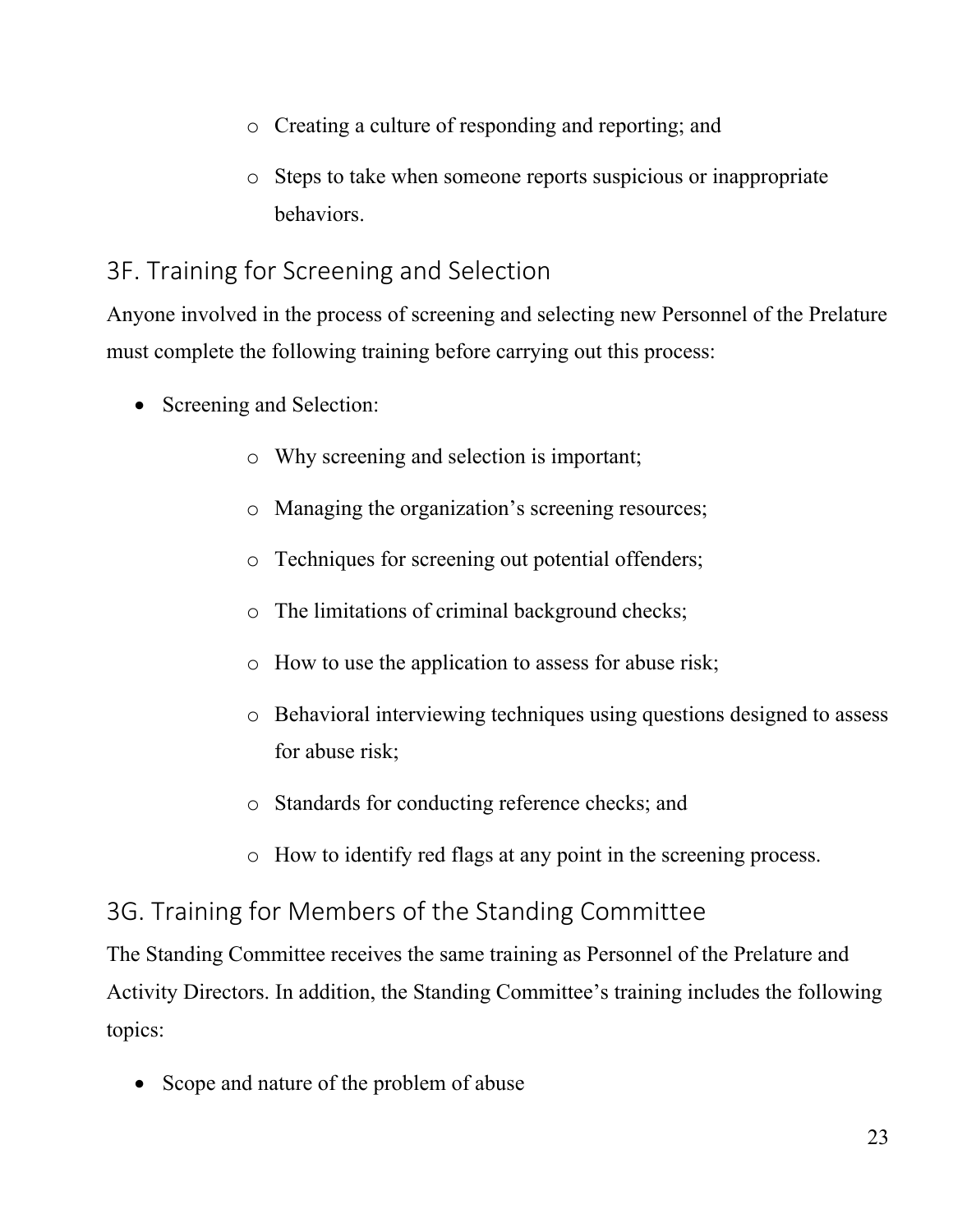- How abuse affects victims and organizations
- Commitment to abuse prevention efforts
- System-wide strategies for abuse prevention
- Abuse response mechanisms
- Critical steps each individual on the Standing Committee can take to promote a safe environment in Activities of the Prelature with Minors.

## 4. Monitoring and Supervision

Offenders need three things to commit abuse: access to minors, privacy with minors, and control over minors. Minor-on-minor abuse occurs in similar circumstances. Our Monitoring and Supervision policies aim to reduce an offender's opportunity to abuse.

## 4A. Identifying Clothing

In general, all Personnel of the Prelature are required to wear professional or business casual attire during Activities of the Prelature with Minors. In general, Priests should dress as Catholic Priests with Roman Collars during Activities of the Prelature with Minors. Activity Directors have the authority and discretion to determine when more specifically identifying clothing, such as polo shirts with logos, should be worn for safety and personnel management, such as during large activities.

#### 4B. Adult‐To‐Minor Ratios

A minimum of 1 Personnel of the Prelature is required for every 15 minors participating in Activities of the Prelature with Minors. In all cases, there must be at least 2 Personnel of the Prelature running and supervising an overnight activity. Minors, no matter their role, are never counted as Personnel of the Prelature but always as minors.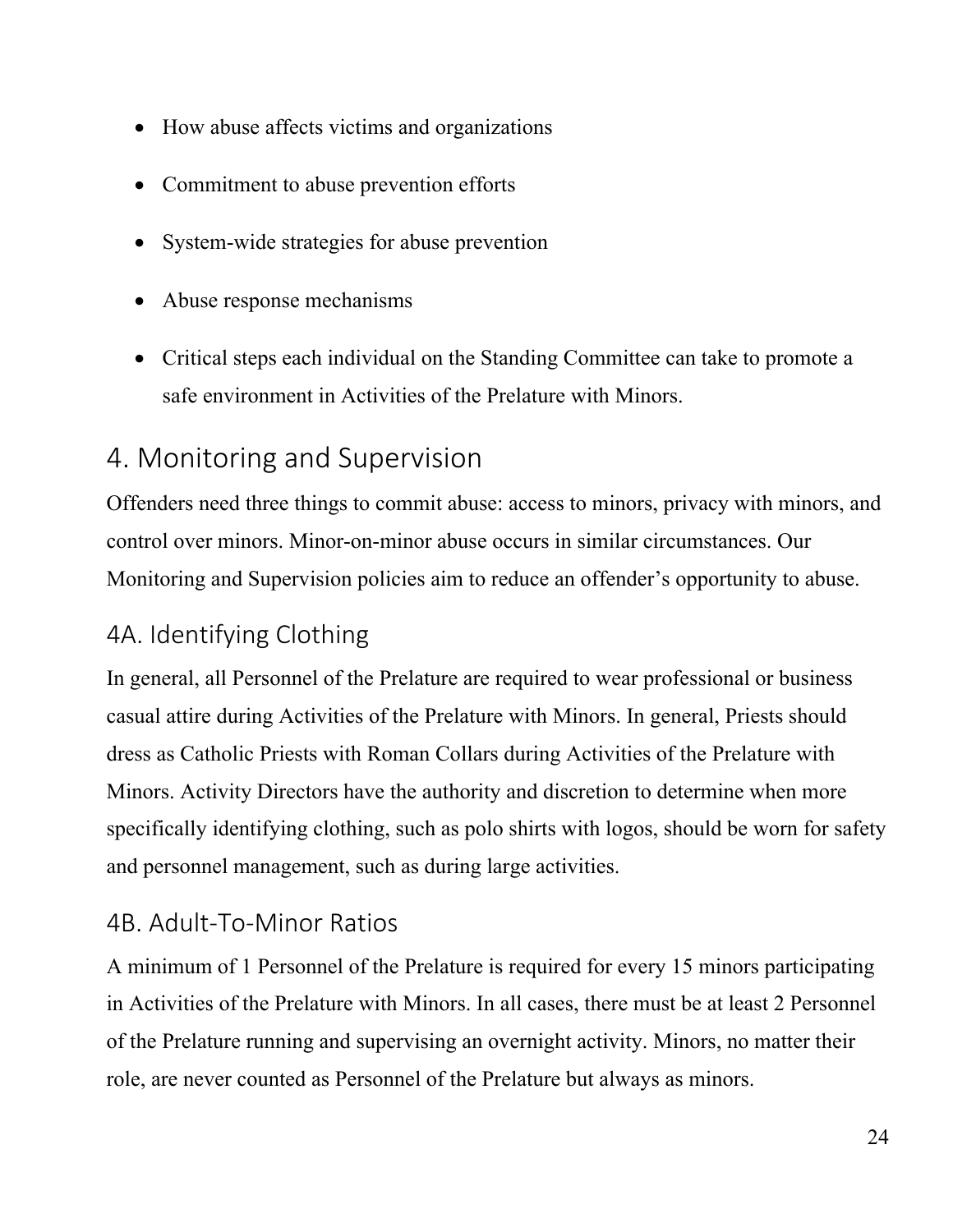## 4C. Minors Arriving To and Leaving From Activities

Because many minors arrive to and leave from activities independently of their Parent, it is important for Personnel of the Prelature to ensure that they have arrived safely and that they have left to return home when expected.

Minors are required to greet the Activity Director or a designated delegate when arriving to an activity. Minors are also required to say goodbye to the Activity Director or a designated delegate when leaving an activity.

#### 4D. Supervising Minors During Activities

Minors are always supervised by Personnel of the Prelature during activities.

The following guidance will help ensure that Personnel of the Prelature know the whereabouts of all minors and that minors are interacting with each other appropriately:

- Minors should remain within the line of sight of Personnel of the Prelature;
- When activities are large or spread out, Personnel of the Prelature should split up into zones to monitor all locations where minors are;
- Minors under the age of 12 should always be engaged in a scheduled, structured activity; and
- Minors over the age of 12 should always be engaged in a scheduled, structured activity, or should otherwise be only located in authorized, supervised locations.

#### 4D.1 Minors with Special or Unique Needs

If a minor has special or unique needs, Personnel of the Prelature will determine these needs at intake with the minor's Parent. If such needs become apparent after a minor has begun participating in an activity, then Personnel of the Prelature will hold a meeting with the minor's Parent before the minor continues participating. If the minor is accepted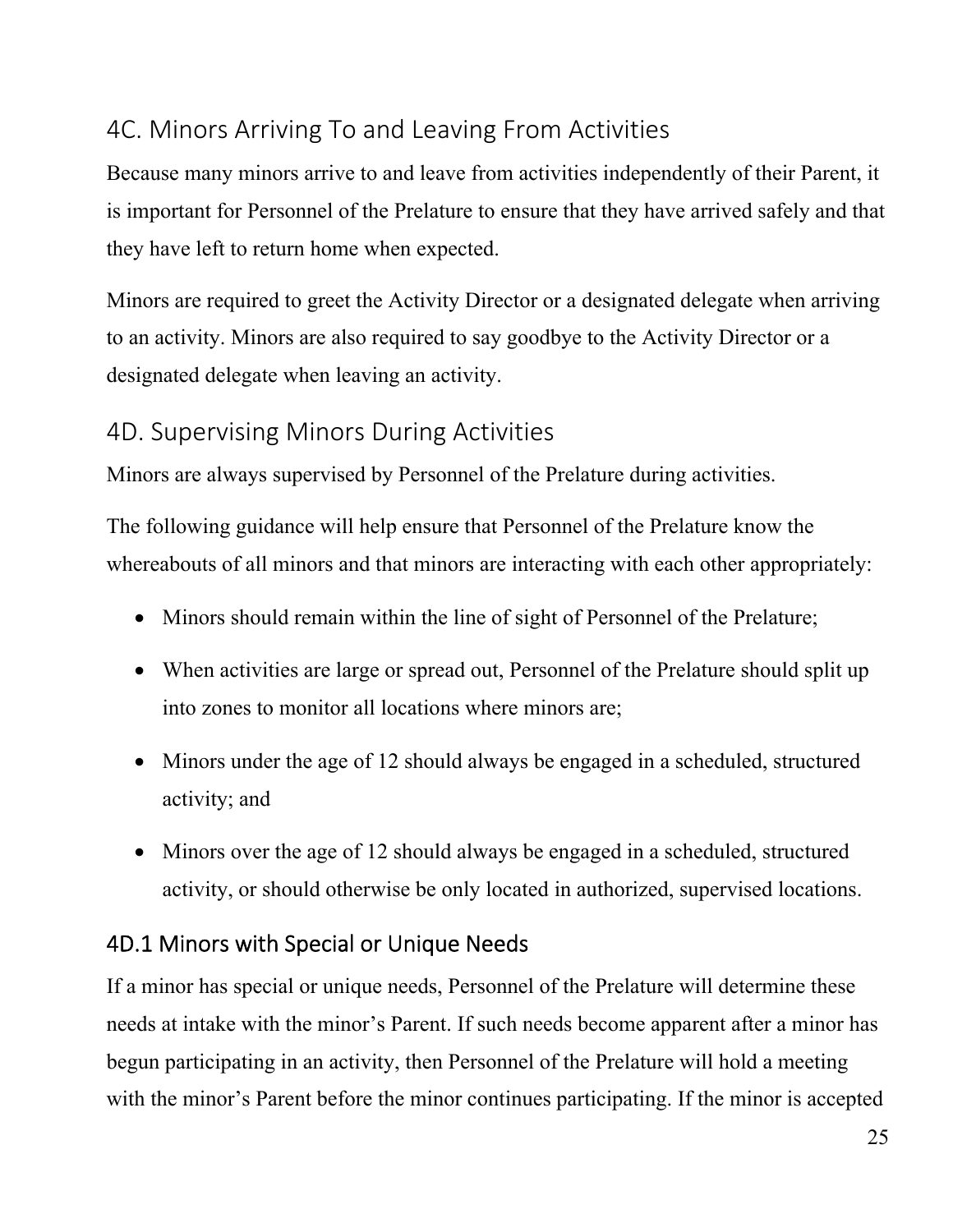into the activity or permitted to continue participating in an activity, Personnel of the Prelature will document with the minor's Parent an agreed plan for supervising and ensuring the safety of that minor.

Examples of special or unique needs requiring supervision plans to ensure a particular minor's safety include:

- Minors who have life-threatening allergies
- Minors who have special health problems, such as severe asthma
- Minors recovering from broken bones or surgery
- Minors on the autism spectrum.

## 4D.2 Cell Phone and Internet Use

To facilitate attention to minors, Personnel of the Prelature may use cell phones and the internet during activities only for necessary activity-related communications and tasks, and note-taking.

Internet access through activity-provided equipment is filtered, fire-walled, and monitored. Personnel of the Prelature should not allow anyone to use activity-provided equipment or their own personnel equipment to access pornography or other inappropriate material through the internet. Neither Personnel of the Prelature nor minors may expect their internet use during activities to be private.

## 4D.3 Overnight Activities

- Everyone must use a unique, individual bed or sleeping bag.
- Minors will sleep in separate rooms/tents from adults.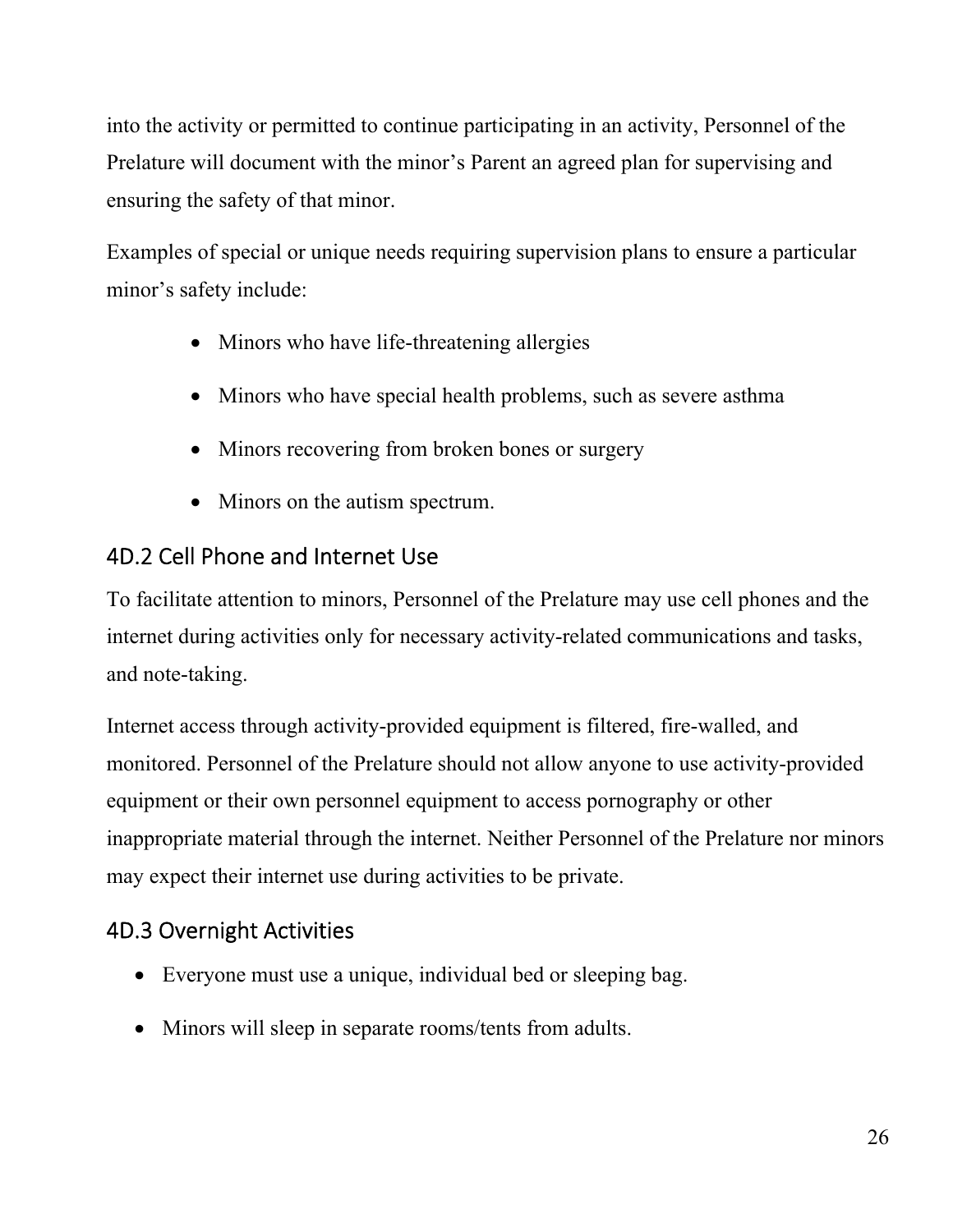- Minors will either have single bedrooms/tents or will share rooms/tents with three or more people. Rooms/tents for just two persons are prohibited.
- Personnel of the Prelature will walk by rooms/tents until all minors are quietly in bed.
- Minors who are similar in age should be grouped together for sleeping arrangements.
- When minors are separated by two or more years of age, they must have separate rooms/tents. By exception, six or more minors of significantly different ages may sleep in a cabin together.

#### 4D.4 Bathrooms, Showers, and Changing Areas

- Minors will use bathrooms, showers, and changing areas that are separate from those used by adults. If the facilities do not allow this, then minors and adults will use these facilities at strictly separate times to be determined by the Activity Director.
- Personnel of the Prelature will ensure that minors, while showering and dressing in these facilities, are aware they are being supervised. If it becomes necessary to enter the facility, at least two adults will enter the facility together to address the situation.
- When Personnel of the Prelature who are minors are two or more years different in age from other minors, then they must use separate facilities from the other minors. If facilities do not allow this, then they will use these facilities at strictly separate times or under supervision as determined by the Activity Director.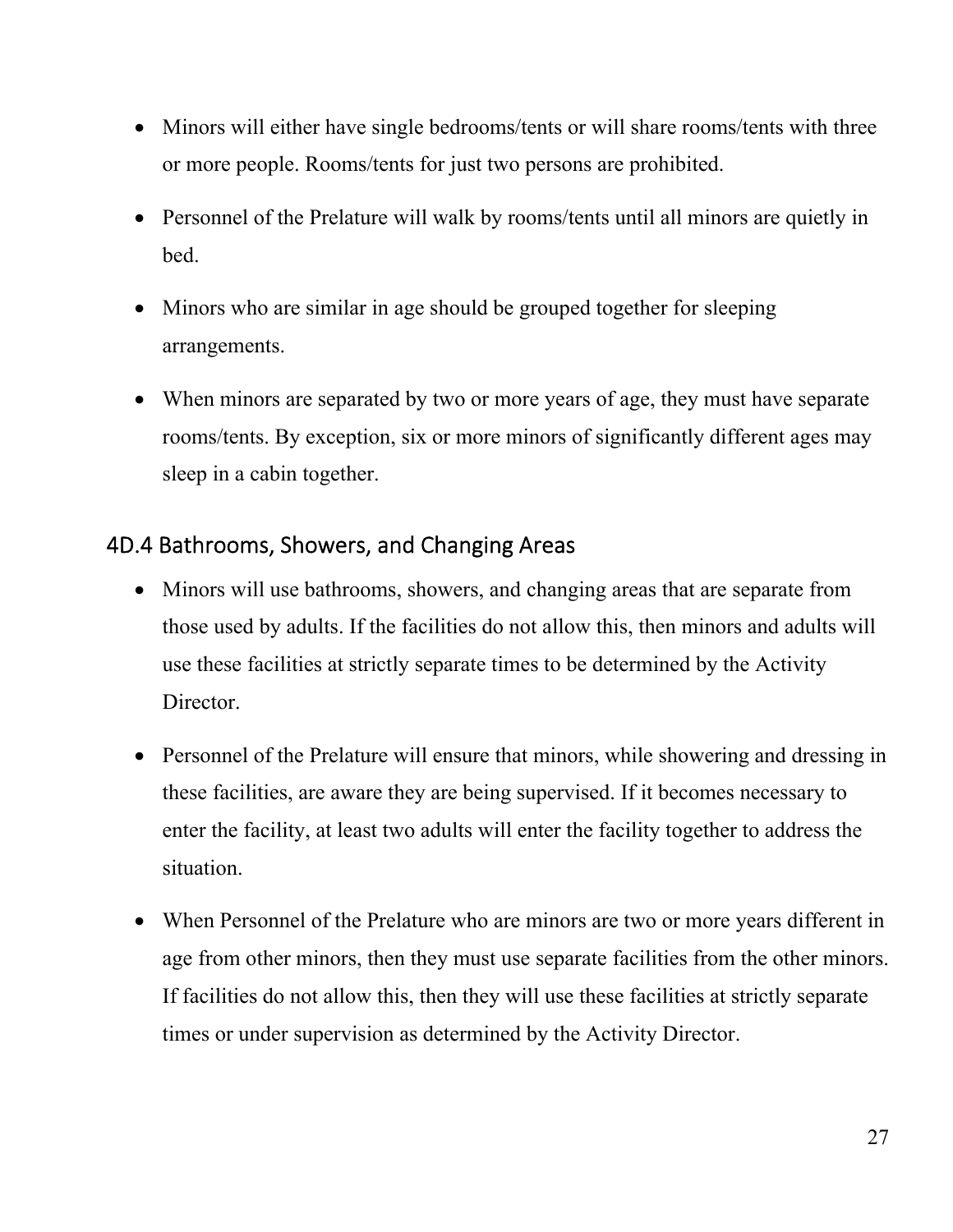#### 4E. Visitors

Only authorized persons may interact with minors during activities. The Activity Director monitors the presence of visitors to an activity. A visitor must not be left alone with a minor.

## 5. Reporting Concerns

Anyone – Personnel of the Prelature, minors, parents, and anyone else – should be made to feel welcome to express any concerns or complaints, including observations of others whose interactions may be suspicious or inappropriate, in connection with Activities of the Prelature with Minors.

In general, the best person to bring concerns or complaints to is the Activity Director.

In general, if the concerns or complaints relate to the Activity Director, the best person to speak with is either the Assistant Activity Director or, if the matter is more serious, the Vicar or someone on the Vicar's council.

However, if the concerns or complaints relate to an Activity Director's interactions with Minors that may be suspicious or inappropriate, such concerns should be communicated immediately and directly to the Safe Environment Coordinator or the Victim Response Coordinator (reachable at the Prelature's help line, 646-742-2741).

Concerns or complaints may be expressed verbally. Written communications are also encouraged, especially for more serious matters.

## 5A. Responding to Concerns

We will treat each concern or complaint regarding Activities of the Prelature with Minors with the seriousness it deserves. We will provide a timely, thorough, and objective response. If a concern is expressed in writing, or if the concern is regarding the safety of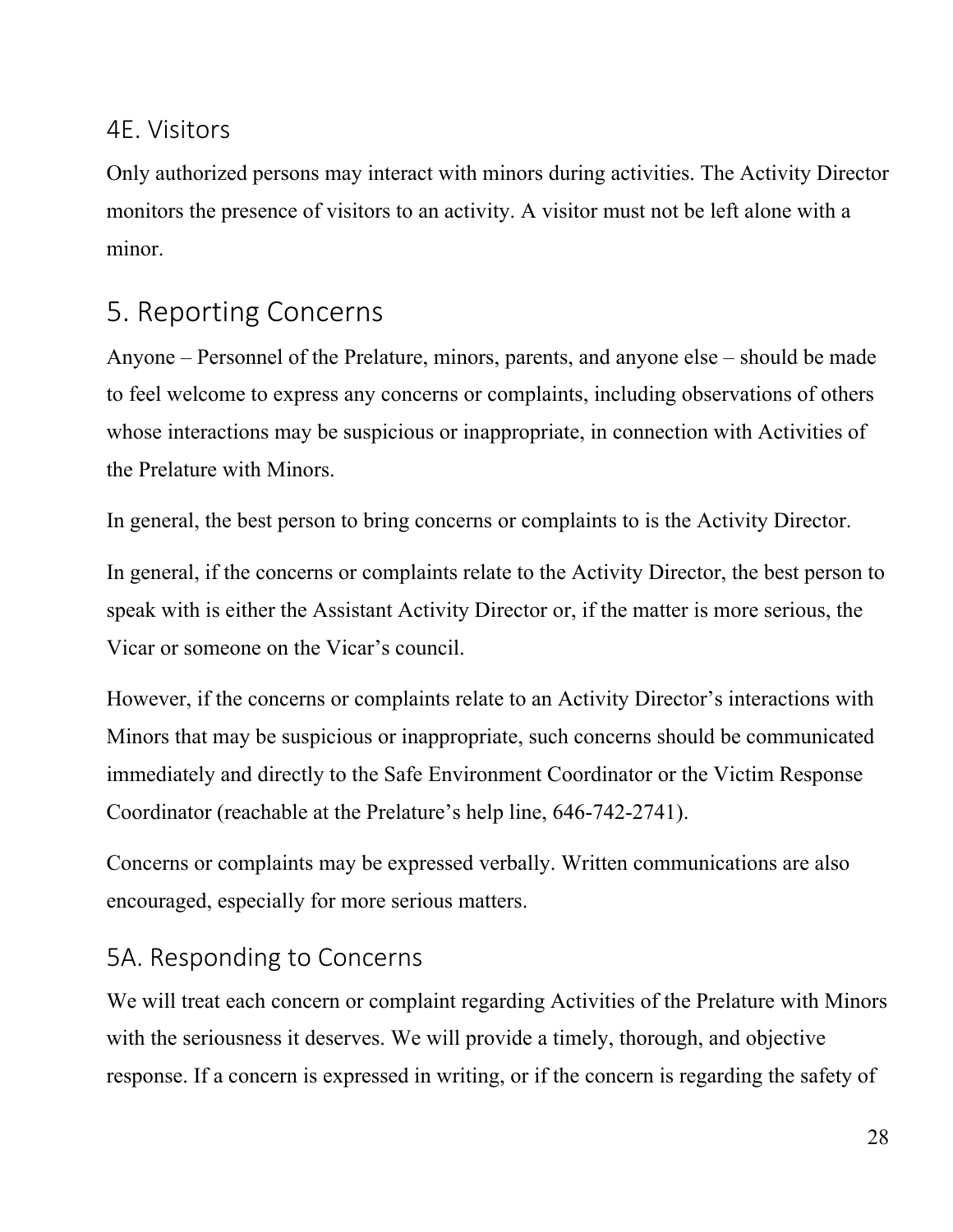Minors, Activity Directors will maintain documentation of the concern and the response to the concern. When an individual shares a concern or complaint:

- 1. They will be given the time and attention necessary to allow them to share their thoughts in person;
- 2. They will be thanked for sharing their concerns and for contributing to maintaining a healthy environment for everyone;
- 3. They will be advised that their concerns will be taken seriously;
- 4. If the concerns require a response, once a response is decided, they will be informed, in general statements to protect others who may be involved, of the steps the Prelature will take in addressing the matter;
- 5. They will be encouraged to speak again with the person they first spoke with if they have additional information; and
- 6. They will be protected from any form of retaliation for expressing their concerns.

#### 5B. Concerns about Sexually Inappropriate Behavior

Concerns are especially serious if sexually inappropriate behavior is involved. To assist with the immediate and thorough investigation of the issue, a verbal or written communication about the concern should include:

- 1. The name(s) of the individual(s) involved;
- 2. The date(s) the behavior occurred;
- 3. The name(s) of any known witnesses; and
- 4. A summary of the inappropriate conduct, including:
	- a. The specific behavior involved;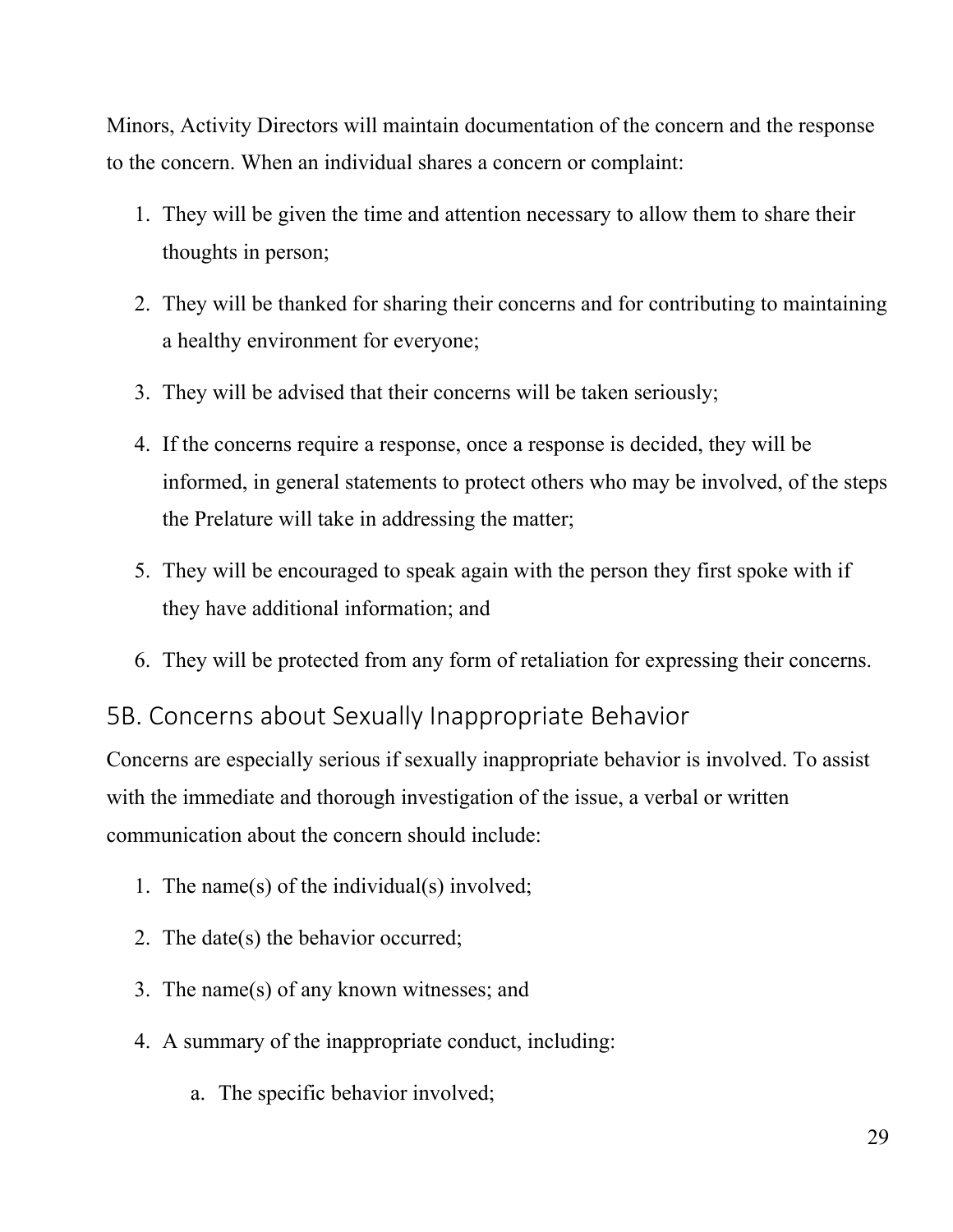- b. Direct quotes, when available; and
- c. Any relevant documentation or other evidence.

## 5C. Confidentiality

To the extent possible consistent with the law, the Prelature will protect the confidentiality of anyone who reports concerns about abuse, or other violations of law or policy, as well as the confidentiality of other parties involved. Legal and civil authorities (for example, police or child protective services) may require confidential information in order to investigate any report of illegal conduct. However, confidential information will be disclosed only as strictly needed to conduct a proper investigation.

## 5D. Anonymous Reporting

Reporting sexually inappropriate behavior or other abuse can be difficult. Because it is important to us that everyone be able to report concerns, we provide the following mechanisms through which anonymous reports can be made:

1. U.S. Mail:

ATTN: Victim Response Coordinator 139 E. 34th St. New York, NY 10016

2. The Prelature's reporting Helpline, 646-742-2741.

Please keep in mind that the Prelature's ability to respond quickly and adequately may be negatively affected if the information provided is limited. The credibility and subsequent investigation of any anonymous allegation will be determined on a case-by-case basis. However, the Prelature will respond to all anonymous reports to the extent possible.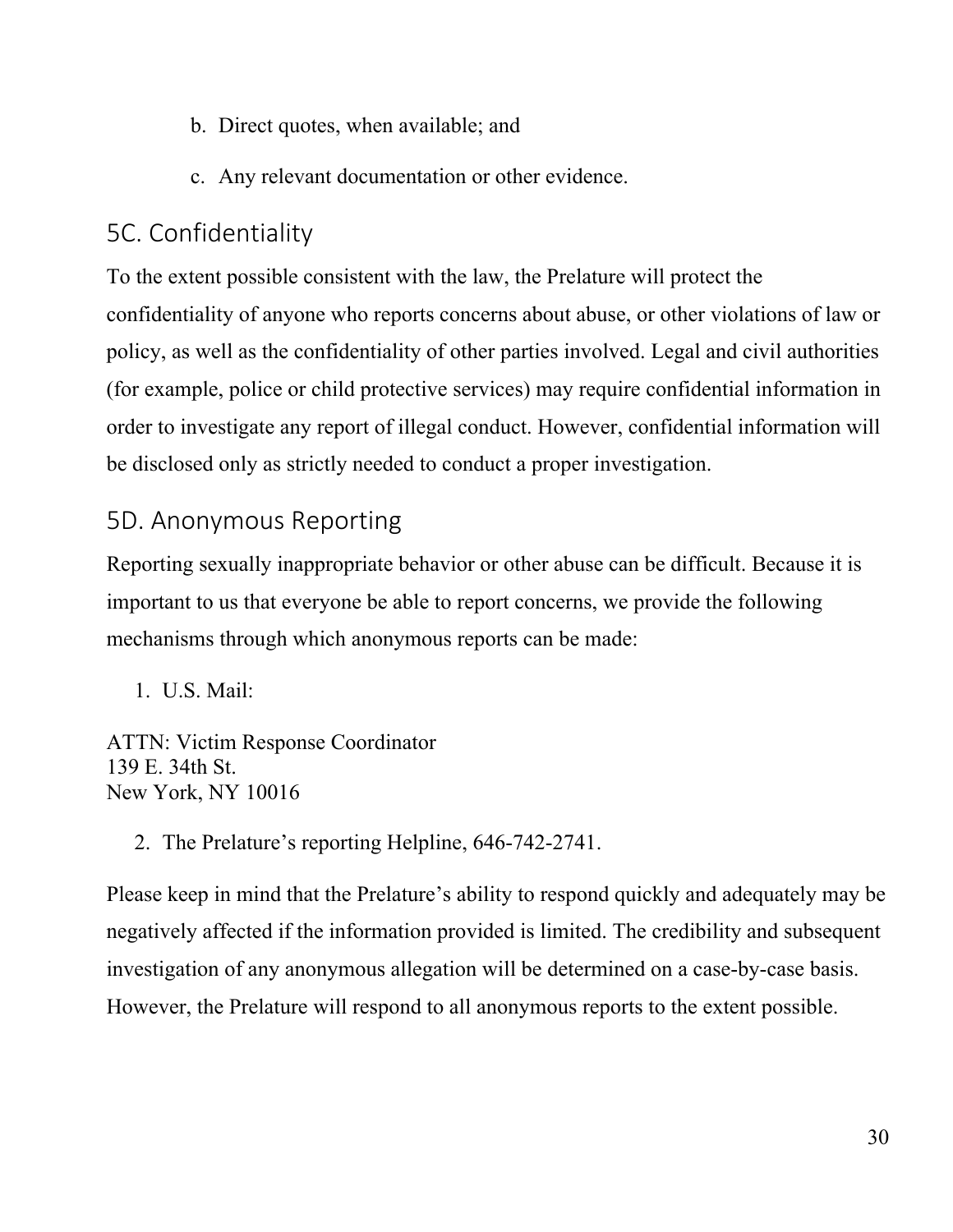# 6. Participation of Minors and Parents in the Prelature's Maintenance of a Safe Environment

## 6A. Publication of Safe Environment Policies and Procedures

A copy of this Handbook will be published and available for easy download or viewing on the Safe Environment page of the website for the Prelature of the Holy Cross and Opus Dei – United States Region, located in the "About Opus Dei" menu: https://opusdei.org/en-us/article/safe-environment/

Similarly, each Third-Party Organization that has contracted with the Prelature will publish its own Safe Environment policies and procedures for easy download or viewing on the Safe Environment page of its own website. On each Safe Environment webpage, each Third-Party Organization will provide an easy-to-find link to the Safe Environment page of the Opus Dei – United States Region website, described above.

#### 6B. Information for Minors

In ways appropriate to each activity and the age of the minors involved, Activity Directors should communicate the following information to minors who participate in Activities of the Prelature with Minors.

The Prelature is committed to creating a Christian atmosphere in its activities where everyone feels welcomed, respected, and treated with the dignity of a child of God. The Prelature is committed to maintaining zero tolerance for abuse or behavior that detracts from the Christian atmosphere we should have in our activities.

It is imperative that everyone actively contributes to creating this Christian environment.

If a minor observes any behavior on the part of anyone else that is less than Christian, is suspicious, is inappropriate, or is a direct policy violation, then that minor should share his/her observations with Activity Personnel.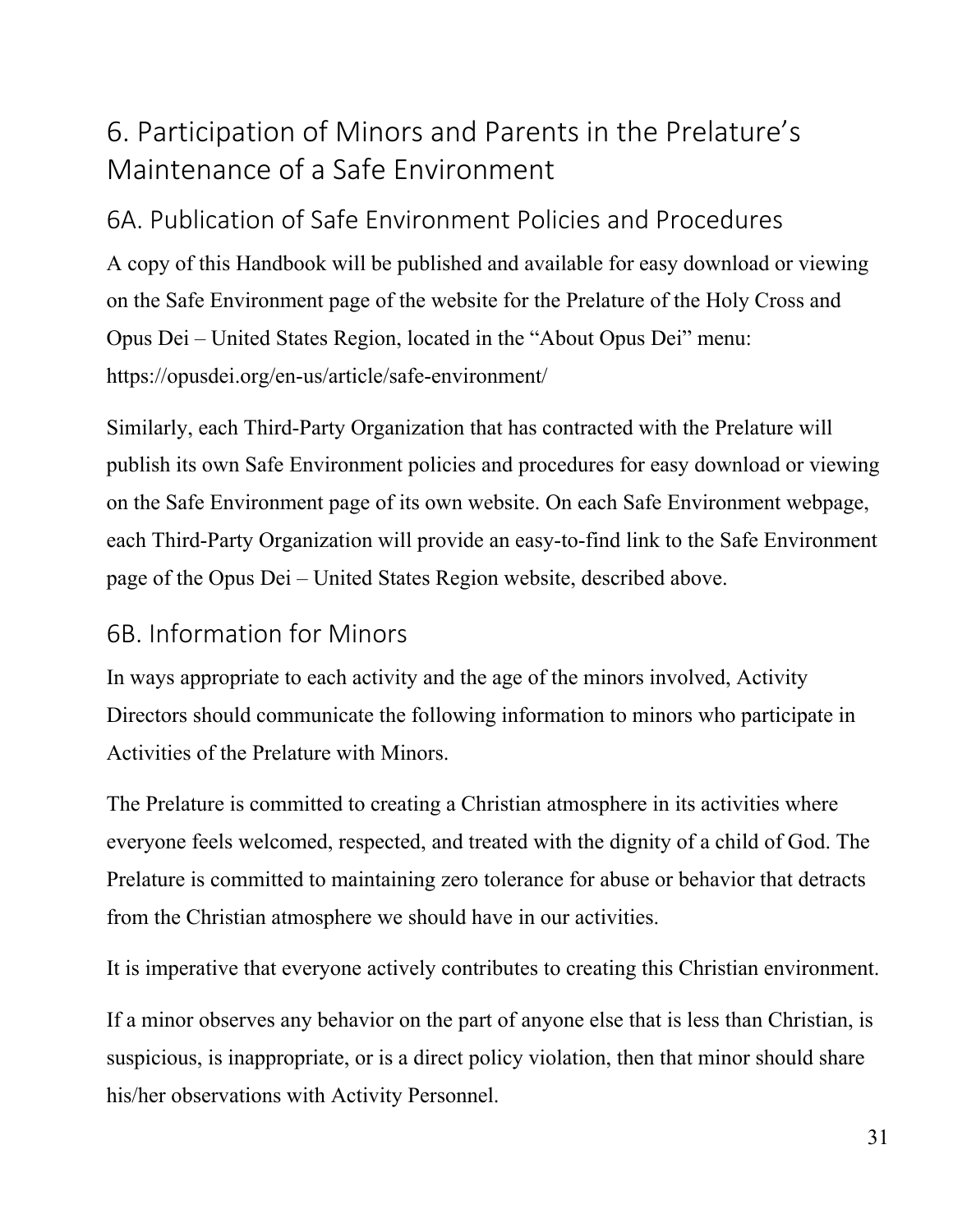If a minor ever feels threatened, scared, or uncomfortable with any behavior of the adults involved in an activity, the minor should take one or more of the following actions:

- The minor should say "no" to the behavior
- The minor should try to leave the room as soon as possible
- The minor should tell Personnel of the Prelature
- $\bullet$  The minor should tell his or her Parent.

## 6C. Information for Parents

In ways appropriate to each activity and to the atmosphere of confidence and trust that characterizes Activities of the Prelature with Minors, Activity Directors should communicate the following information to parents of minors who participate in Activities of the Prelature with Minors.

The Prelature is committed to creating a Christian atmosphere in its activities where everyone feels welcomed, respected, and treated with the dignity of a child of God. The Prelature is committed to maintaining zero tolerance for abuse or behavior that detracts from the Christian atmosphere we should have in our activities.

It is imperative that everyone actively contributes to creating this Christian environment.

If a Parent observes any behavior on the part of anyone else that is less than Christian, is suspicious, is inappropriate, or is a direct policy violation, then that Parent should share his/her observations with the Activity Director or the Prelature's Safe Environment Coordinator, or call the Prelature's reporting Helpline, 646-742-2741.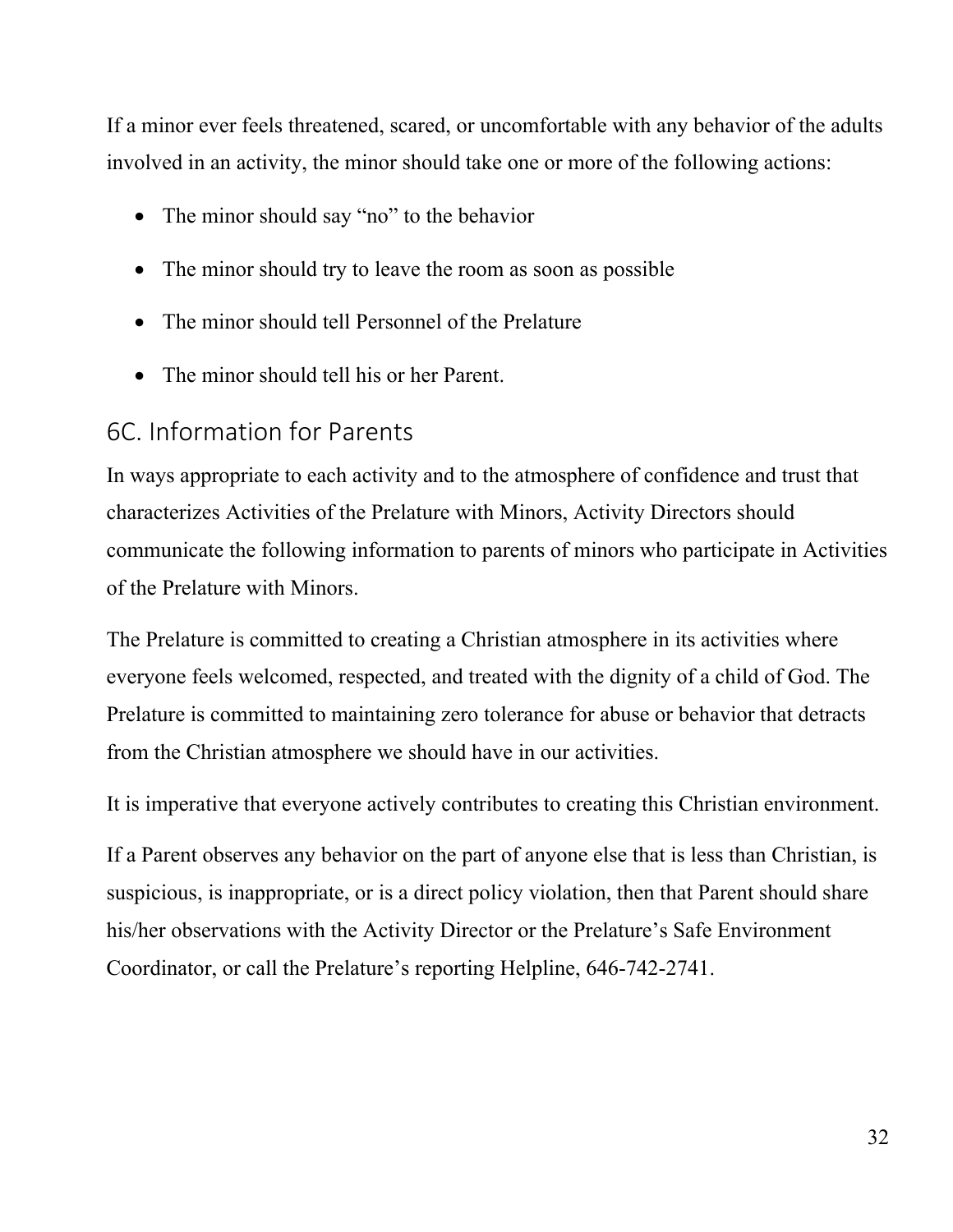# 7. Responding To Potential Abuse

## 7A. Response of Personnel of the Prelature to Red‐Flag Behaviors or Policy Violations

Personnel of the Prelature are obliged immediately to report their observations of red-flag (inappropriate) behaviors and/or policy violations to the Activity Director or other Prelature authorities, in accord with the Prelature's reporting procedures.

The following are examples of red-flag or inappropriate behaviors that all Personnel of the Prelature are required to report:

- Any violation of the Prelature's abuse prevention policies
- Anyone seeking unauthorized private time or one-on-one time with minors inside or outside of scheduled activities
- Anyone giving unauthorized gifts to individual minors
- Anyone sending unauthorized electronic communications through text messaging, social media, online gaming, etc. in violation of the Prelature's electronic communication policy
- Anyone making sexually suggestive comments to minors
- Anyone showing favoritism towards a minor or minors with specific characteristics
- Minors disclosing that an adult makes them feel uncomfortable.

If Personnel of the Prelature witness suspicious or inappropriate behaviors or policy violations from another Personnel of the Prelature or adult participant, the individual is instructed to do the following: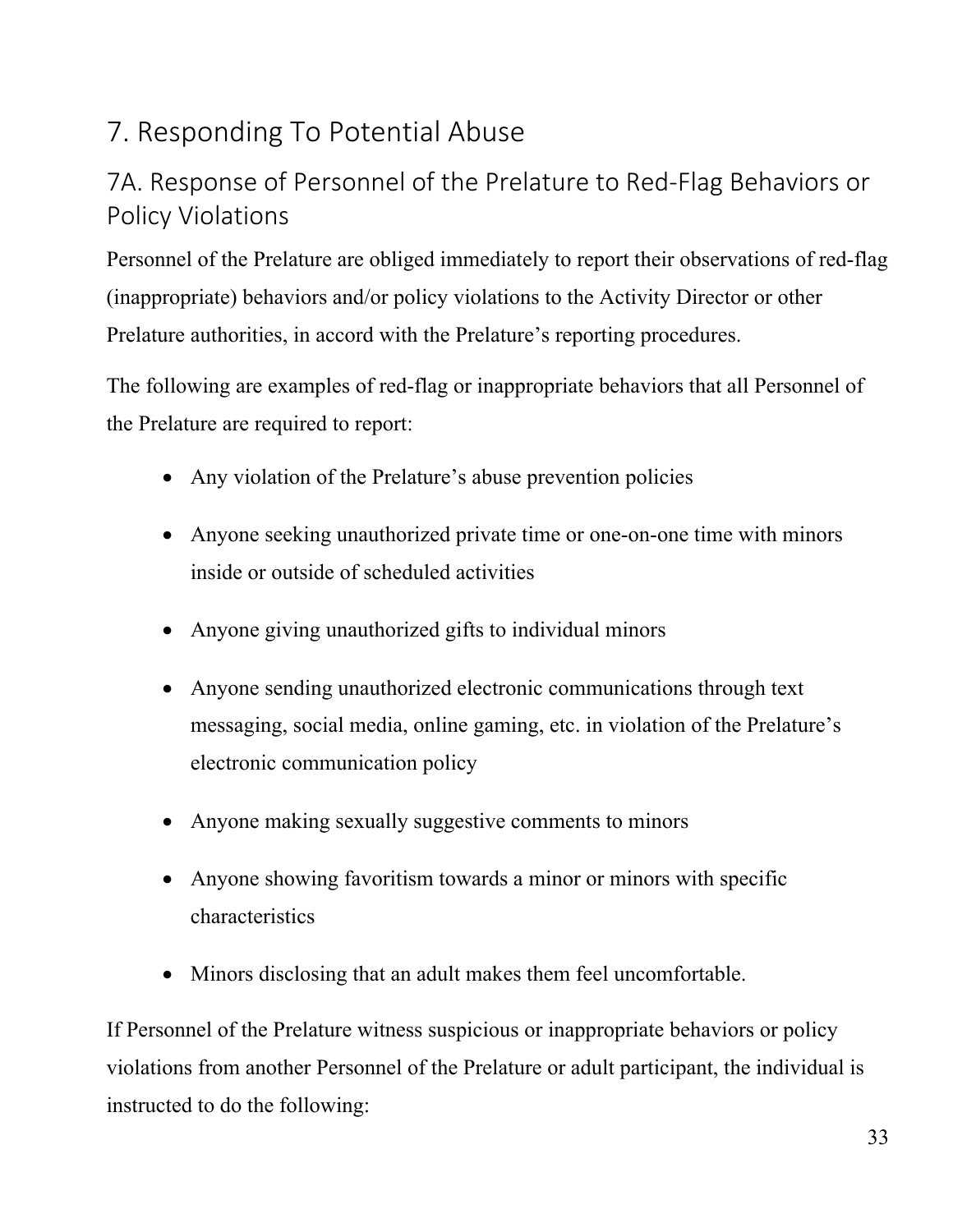- Interrupt the behavior;
- Report the behavior to the Activity Director or the Safe Environment Coordinator. If the concern is particularly serious, if possible, write down your observations;
- If you are not comfortable making the report directly, make it anonymously;
- If the report is about the Activity Director, report to the Victim Response Coordinator or the Safe Environment Coordinator;
- Complete an Incident Report but do not conduct your own investigation;
- Report the matter again if you see that it has not been resolved.

7B. Response of Personnel of the Prelature to Incidents or Allegations of Abuse

- 1. Personnel of the Prelature are required to report any suspected or known abuse of minors perpetrated by other Personnel of the Prelature or Adult Participants immediately and directly to the Prelature's Victim Response Coordinator who can be contacted at the Prelature's reporting Helpline (646-742-2741) or to the Safe Environment Coordinator, so that immediate steps may be taken to ensure the safety of alleged victims and others who may be at risk. Such reports are confidential.
- 2. Mandated reporting laws may require Personnel of the Prelature to report to State authorities any suspected abuse or neglect of a minor – whether on or off the activity's normal location and whether perpetrated by Personnel of the Prelature or others. A person who is mistaken in his or her report of suspected abuse is immune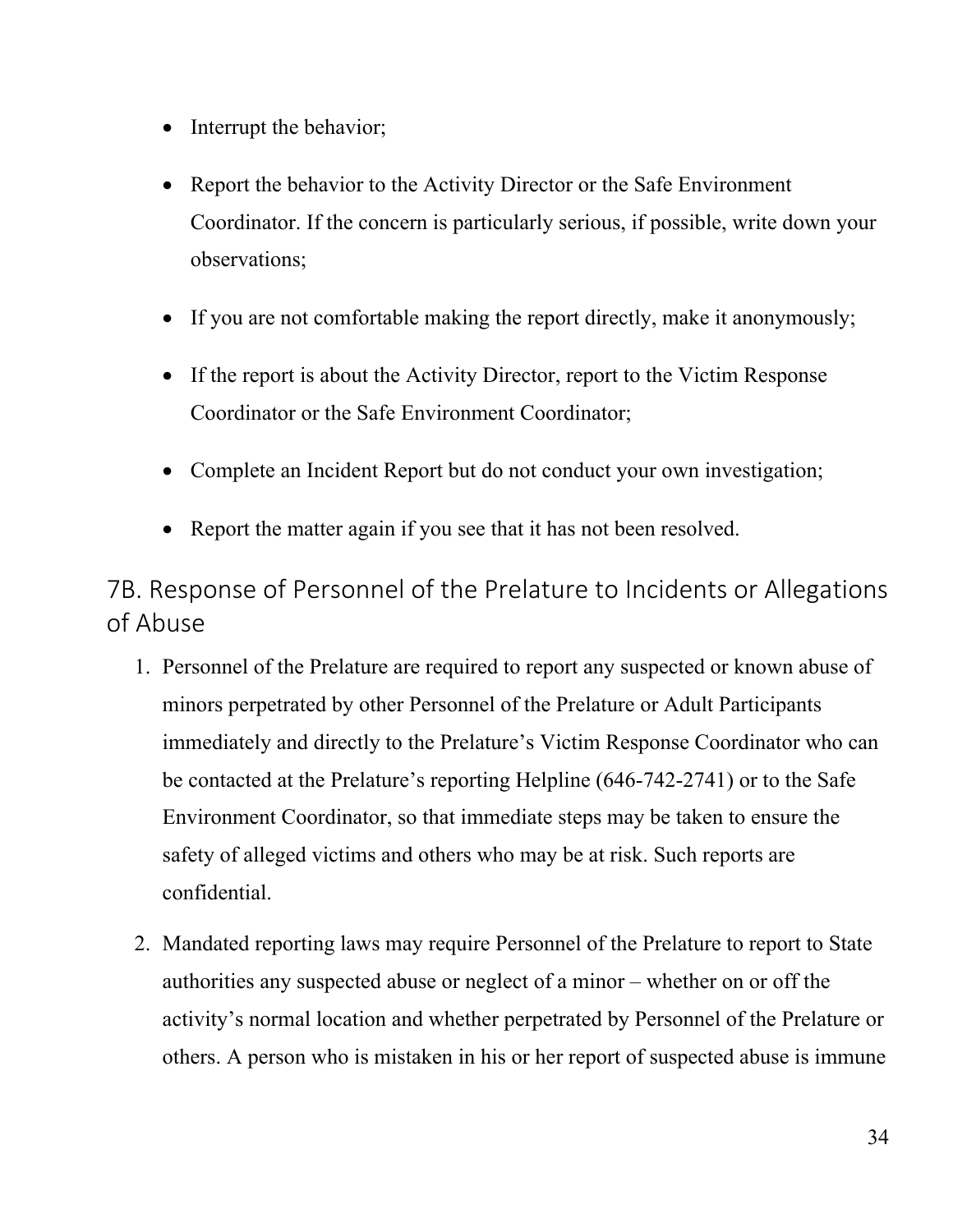from civil or criminal liability if the report was made in good faith and without malice. More information is available through www.childwelfare.gov/can.

Additional guidelines for Personnel of the Prelature responding to incidents or allegations of abuse:

- If you witness abuse, safely interrupt the behavior immediately.
- Be sure the minor is no longer in danger and take steps to prevent any further harm. Protect the alleged victim from intimidation, retribution, or further abuse to the extent possible.
- If an individual discloses an incident of abuse to you, assure the individual that they were correct to tell you.
- Immediately report the allegation or incident to the Prelature's Victim Response Coordinator or Safe Environment Coordinator. If you report it to State authorities, make sure you get a case number and the name and contact information of the person with whom you speak at the reporting agency.
- Document the incident, disclosure, or any circumstances causing your suspicion of abuse. Gather as much information about the allegation as you can. For example, who made the report, who was allegedly abused, who was the alleged abuser, what was the nature of the alleged abuse, where and when did the alleged abuse occur, etc.
- Accurately record everything you learn in as much detail as you can. Remember, your notes may be read and relied upon by others. Stick to the facts.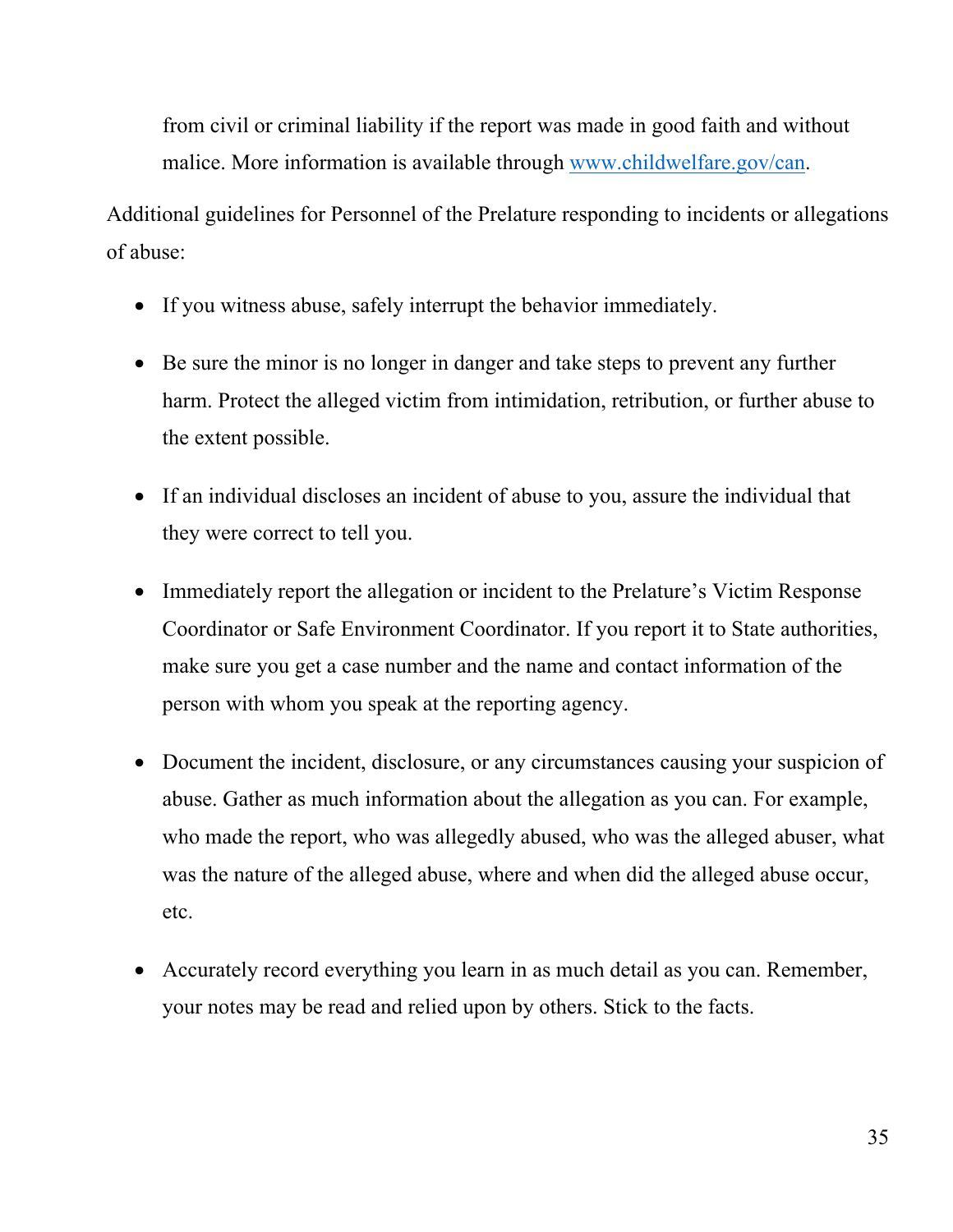- It is not your job to investigate the incident, but it is your job to report the incident as outlined here in a timely manner. The Prelature will follow its internal investigation procedures, in addition to cooperating with civil authorities.
- If it does not appear that any steps have been taken to correct the situation, you should report it again to the Victim Response Coordinator or Safe Environment Coordinator.

## 7C. Response of Personnel of the Prelature to Minor‐To‐Minor Sexually Inappropriate Behavior

Minor-to-minor sexual behaviors can include inappropriate touching, exposing body parts, using sexualized language, making threats of sexual activity, engaging in sexual activity, and similar types of interactions.

If Personnel of the Prelature witness minor-to-minor sexual behaviors, they should do the following:

- Safely separate the minors as soon as possible.
- Calmly explain that such interactions are not permitted.
- Complete an Incident Report, including what you observed and how you responded.
- If the behavior involves explicit physical sexual activity, notify the Activity Director. Unless the Activity Director does so, also notify the minors' Parents and State authorities as required by mandated reporting laws.
	- o Do not attempt to determine when the minors' behavior was "sexual curiosity." There is no standard definition of what normal sexual curiosity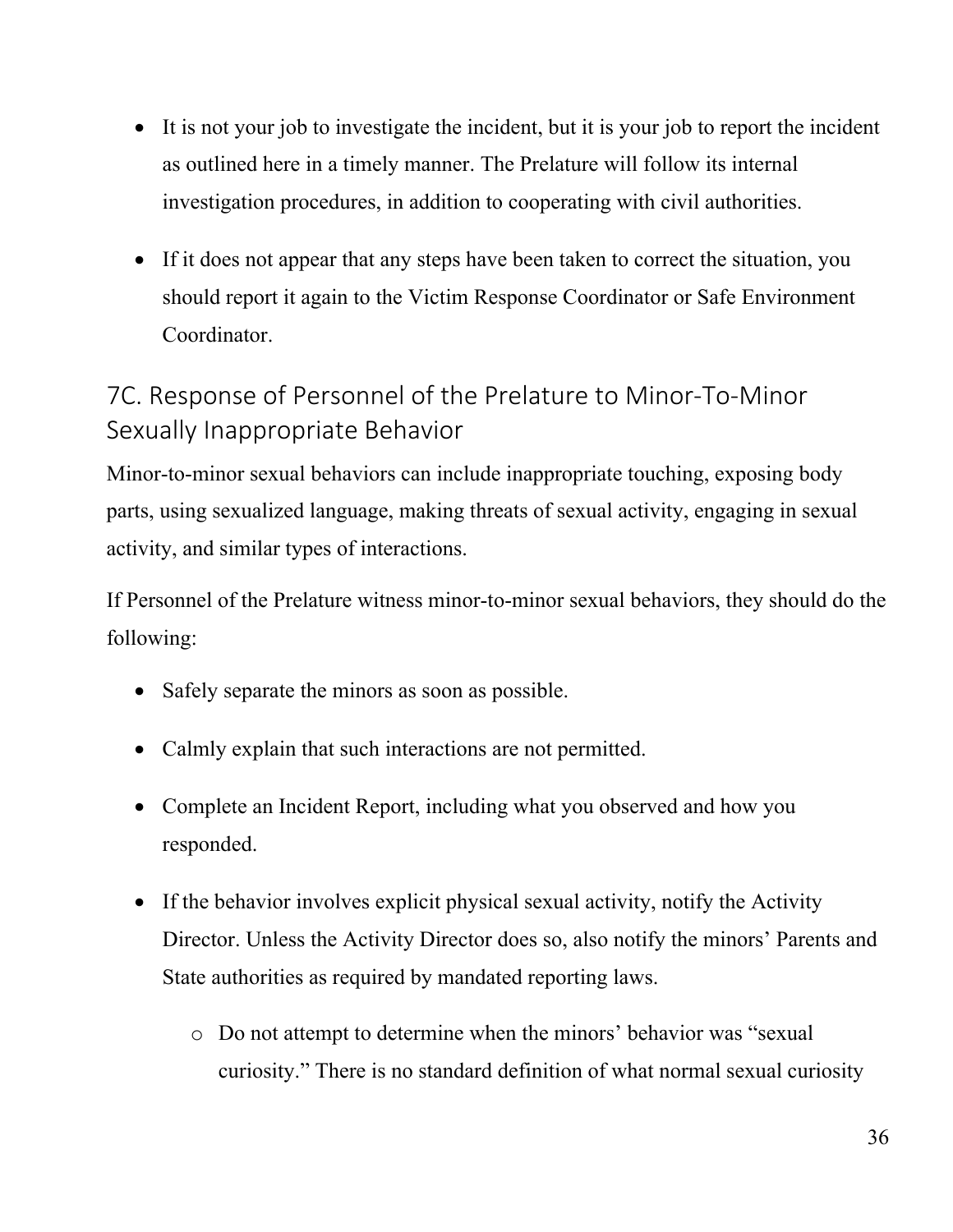looks like. Trained civil authorities use criteria to investigate and determine when the minor's behavior is sexual curiosity.

- If the problem is recurring, or if the single incident was serious, the minors may not be allowed to return to the Prelature's activities.
- Identify how minors will be managed or supported to prevent further occurrences of sexual activity, including additional supervision requirements.

## 7D. The Prelature's Investigation of Allegations of Abuse

The Prelature's investigation of any allegation or report of abuse—sexual or otherwise of a minor by Personnel of the Prelature will be carried out in accord with *Policy and Procedures Relating to Allegations of Abuse of Minors or Vulnerable Adults in Activities of The Prelature of Opus Dei in the United States* which can be found on the Prelature's Safe Environment webpage: https://opusdei.org/en-us/article/safe-environment/. If an allegation or report has to do with behavior occurring in a Third-Party Organization's programs, the Safe Environment Coordinator will inform that organization and the Prelature will collaborate in the Third-Party Organization's investigation to the extent needed.

#### 8. Governance

#### 8A. Standing Committee for Safe Environment

The Prelature's Standing Committee for Safe Environment is responsible for abuse prevention and response in connection with Activities of the Prelature with Minors. The Standing Committee meets to discuss Safe Environment matters at least once a year and is responsible for: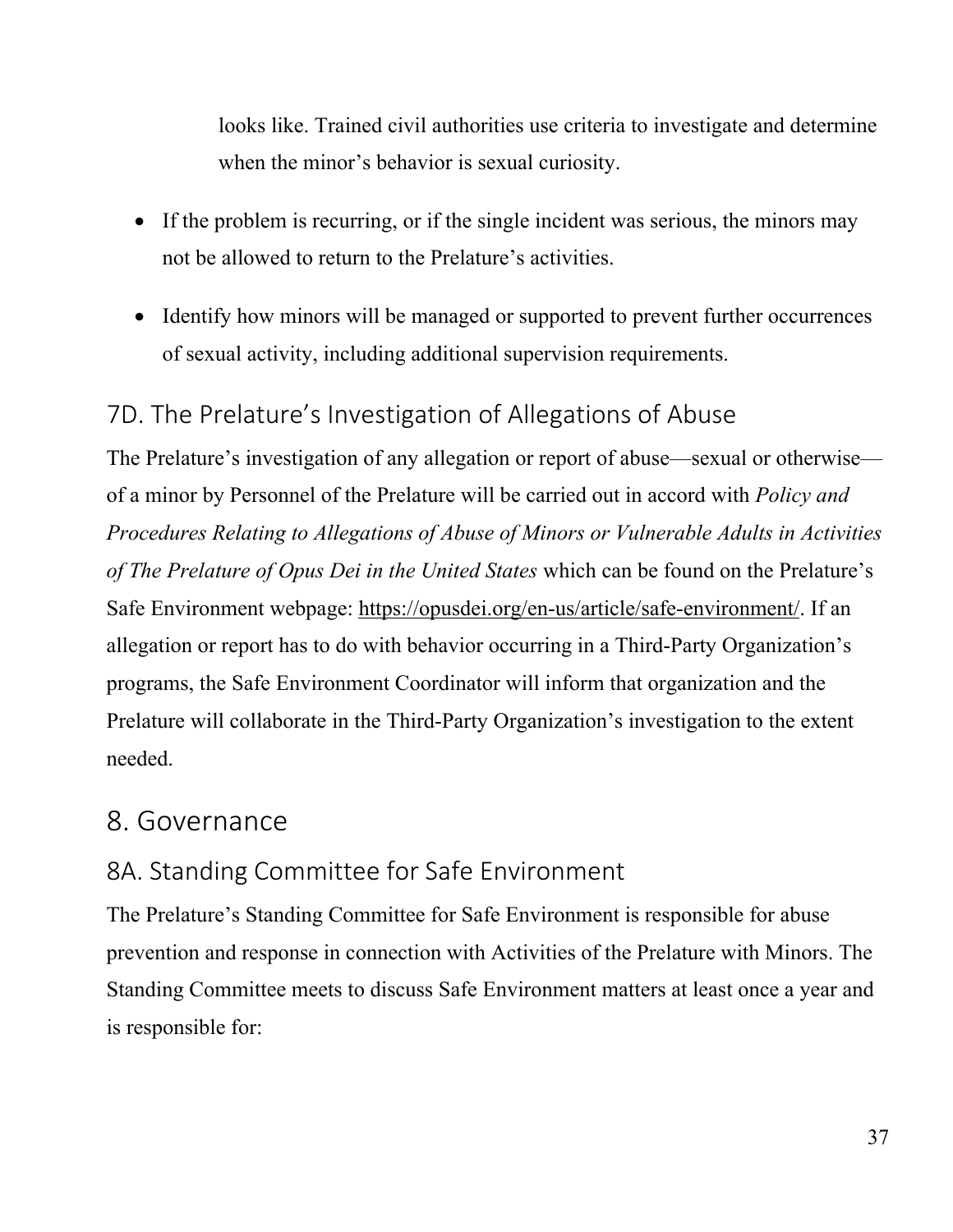Staying current with best practices for abuse prevention and response, through regular training as recommended by Praesidium;

1. Specifying Screening and Selection requirements for applications, interviews, and reference checks;

2. Ensuring that red flags that appear during the Screening and Selection process are properly reviewed and addressed;

3. Providing or coordinating Safe Environment trainings;

4. Maintaining documentation showing completion of screening, selection, and training requirements for each High Access Individual and Low Access Individual;

5. Keeping records of the Activities of the Prelature with Minors;

6. Reviewing and maintaining documentation of all incident reports or complaints received;

7. Reviewing verbal and written reports from Personnel of the Prelature, adult participants, minors, and parents who are involved in Activities of the Prelature with Minors:

8. Reviewing reports from direct observations of Activities of the Prelature with Minors;

9. Ensuring that the Prelature responds to drift from organizational policies and standards with a specific corrective action plan that Activity Directors will be responsible for implementing;

10. Reviewing and approving requests for new Activities of the Prelature with Minors or requests to locate an Activity of the Prelature with Minors at a new location;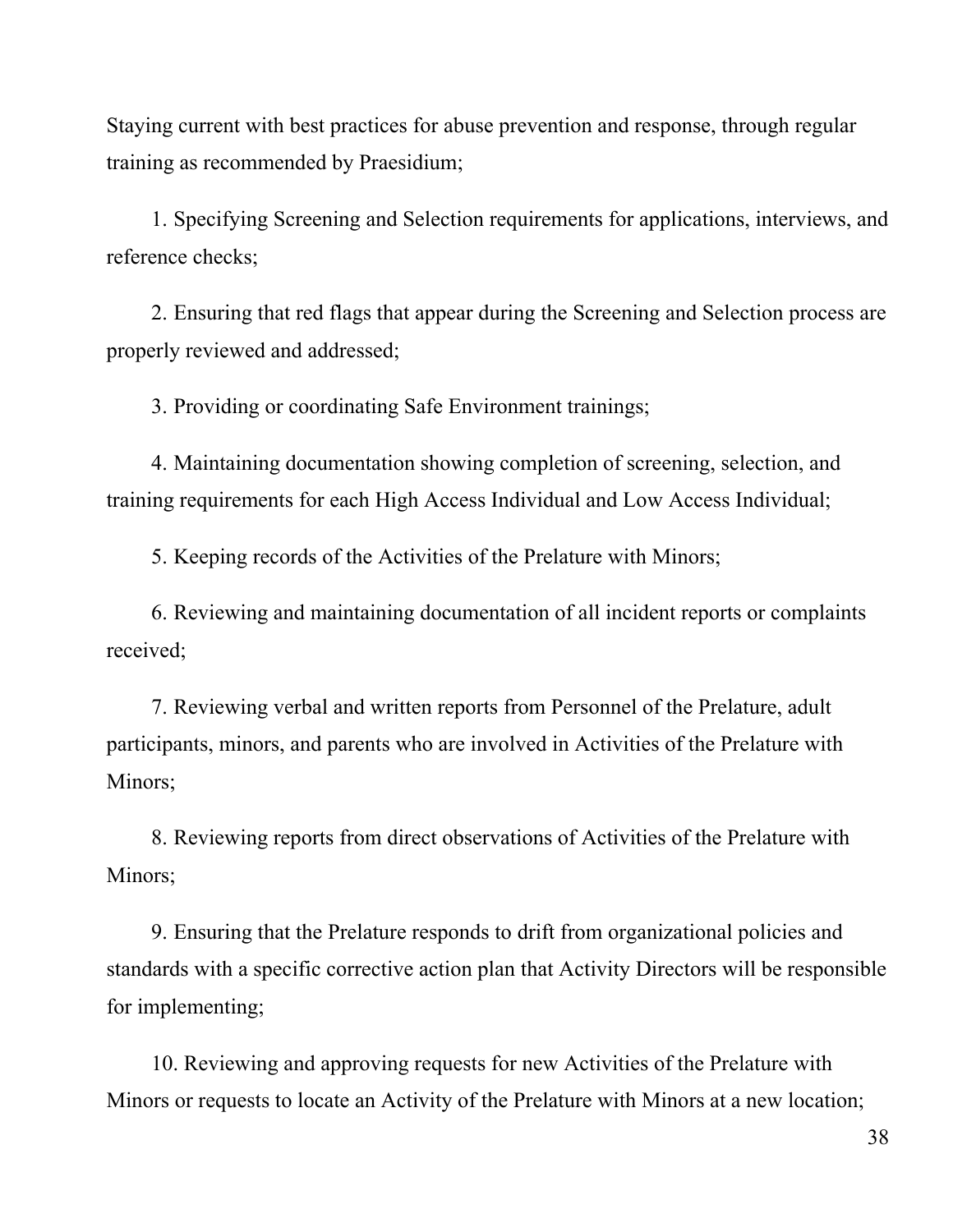11. Ensuring that State mandatory reporting laws are followed in the case of an allegation or incident of abuse in connection with Activities of the Prelature with Minors;

12. Collaborating as needed with the Prelature's internal investigation of any allegation or incident of abuse in connection with Activities of the Prelature with Minors.

#### 8B. Working with Third‐Party Organizations

The Prelature contracts with various non-profit educational or cultural organizations that provide enrichment programming to minors. These organizations ask the Prelature to provide activities of a religious and spiritual nature for the individuals who participate in their programming. Most often, Activities of the Prelature with Minors take place at the Third-Party Organization's premises.

Written agreements between the Prelature and Third-Party Organizations include:

- **Commitment to Safe Environment**: The Third-Party Organization will have a clearly expressed commitment to preventing abuse and maintaining a Safe Environment for minors in its programming.
- **Code of Conduct**: The Third-Party Organization will adhere to a Code of Conduct that equals or exceeds the Prelature's standards set forth in the Prelature's own Code of Conduct outlined above in Section 1A.
- **Screening and Selection**: Third-Party Organizations must screen and select their personnel following standards that equal or exceed the Prelature's Screening and Selection practices, as outlined above in Section 2A.
- **Training**: Third-Party Organizations must ensure that all individuals who interact with minors receive training that equals or exceeds the Prelature's training requirements outlined above in Section 3.